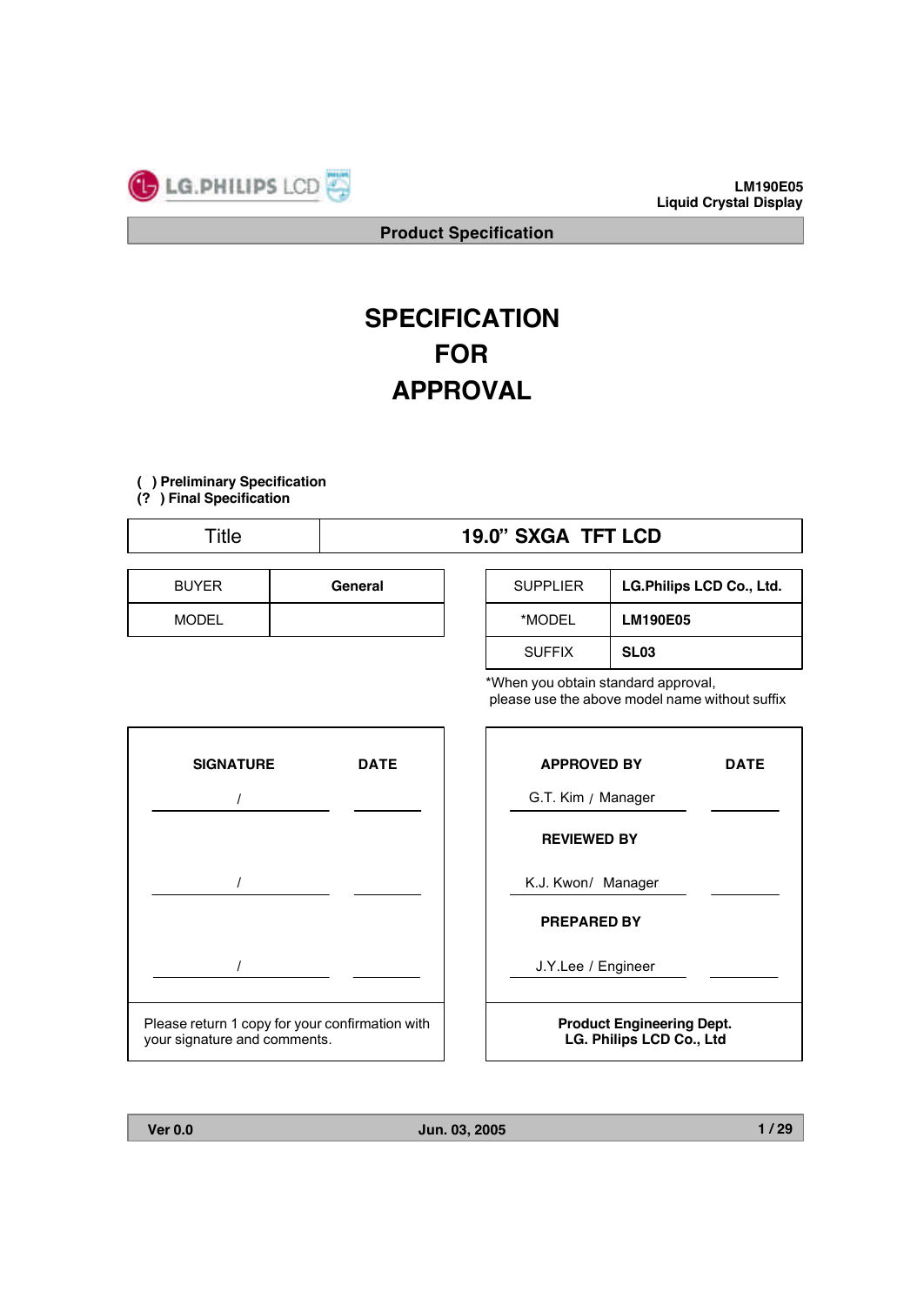

# **CONTENTS**

| NO.                      | <b>ITEM</b>                       | Page |
|--------------------------|-----------------------------------|------|
| $\overline{\phantom{0}}$ | <b>COVER</b>                      | 1    |
|                          | <b>CONTENTS</b>                   | 2    |
| $\overline{\phantom{0}}$ | <b>RECORD OF REVISIONS</b>        | 3    |
| 1                        | <b>GENERAL DESCRIPTION</b>        | 4    |
| $\overline{2}$           | ABSOLUTE MAXIMUM RATINGS          | 5    |
| 3                        | ELECTRICAL SPECIFICATIONS         | 6    |
| $3 - 1$                  | ELECTRICAL CHARACTERISTICS        | 6    |
| $3-2$                    | <b>INTERFACE CONNECTIONS</b>      | 9    |
| $3 - 3$                  | SIGNAL TIMING SPECIFICATIONS      | 13   |
| $3 - 4$                  | SIGNAL TIMING WAVEFORMS           | 14   |
| $3-5$                    | <b>COLOR INPUT DATA REFERANCE</b> | 15   |
| $3-6$                    | POWER SEQUENCE                    | 16   |
| $\overline{4}$           | <b>OPTICAL SPECIFICATIONS</b>     | 17   |
| 5                        | MECHANICAL CHARACTERISTICS        | 22   |
| 6                        | <b>RELIABILITY</b>                | 25   |
| $\overline{7}$           | <b>INTERNATIONAL STANDARDS</b>    | 26   |
| $7 - 1$                  | <b>SAFETY</b>                     | 26   |
| $7-2$                    | <b>EMC</b>                        | 26   |
| 8                        | <b>PACKING</b>                    | 27   |
| $8 - 1$                  | <b>DESIGNATION OF LOT MARK</b>    | 27   |
| $8 - 2$                  | <b>PACKING FORM</b>               | 27   |
| 9                        | <b>PRECAUTIONS</b>                | 28   |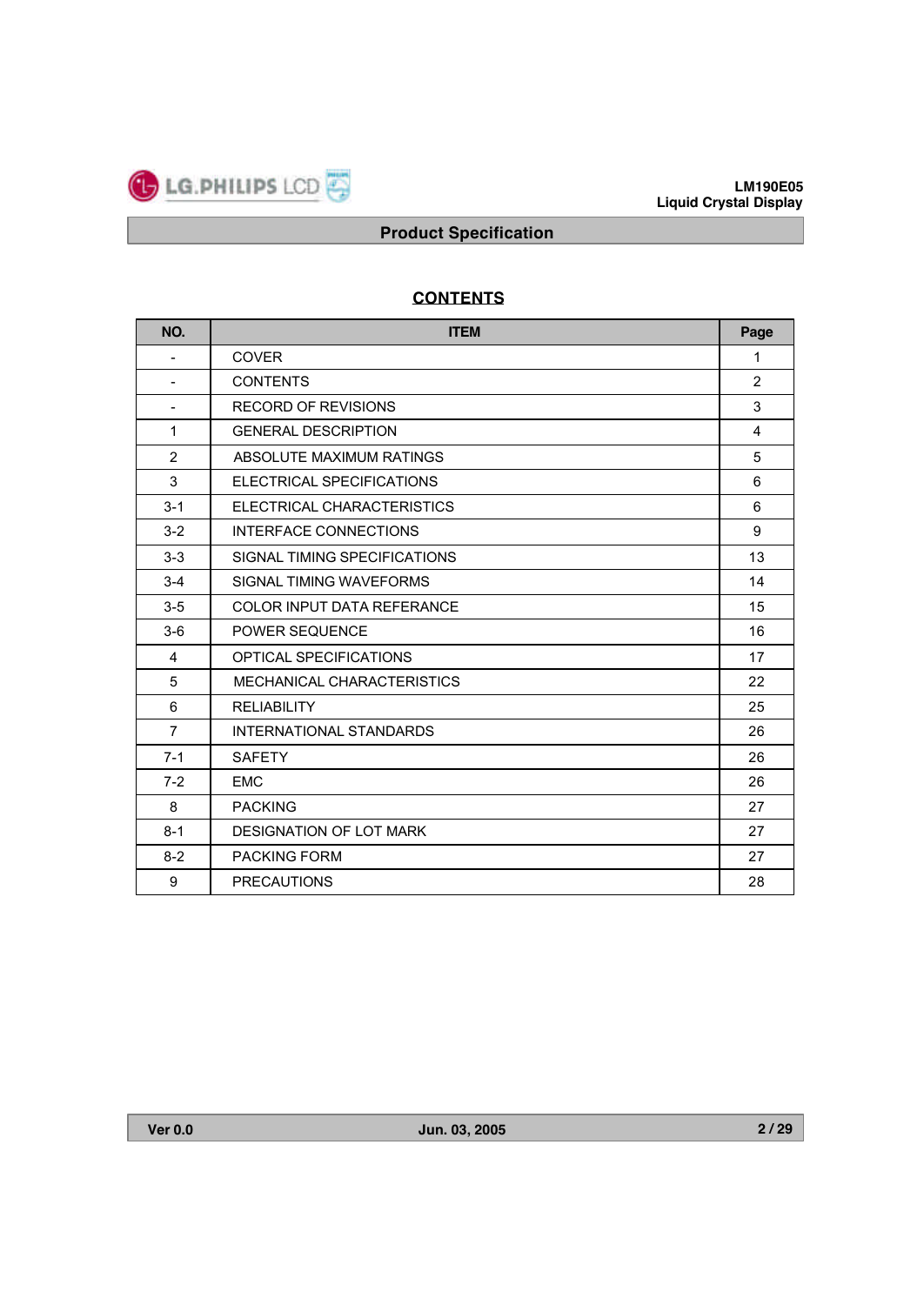

# **RECORD OF REVISIONS**

| <b>Revision No</b> | <b>Date</b>   | Page | <b>Description</b>                |
|--------------------|---------------|------|-----------------------------------|
| <b>Ver 0.0</b>     | Jun. 03. 2005 |      | <b>Preliminary Specifications</b> |
|                    |               |      |                                   |
|                    |               |      |                                   |
|                    |               |      |                                   |
|                    |               |      |                                   |
|                    |               |      |                                   |
|                    |               |      |                                   |
|                    |               |      |                                   |
|                    |               |      |                                   |
|                    |               |      |                                   |
|                    |               |      |                                   |
|                    |               |      |                                   |
|                    |               |      |                                   |
|                    |               |      |                                   |
|                    |               |      |                                   |
|                    |               |      |                                   |
|                    |               |      |                                   |
|                    |               |      |                                   |
|                    |               |      |                                   |
|                    |               |      |                                   |
|                    |               |      |                                   |
|                    |               |      |                                   |
|                    |               |      |                                   |
|                    |               |      |                                   |
|                    |               |      |                                   |
|                    |               |      |                                   |
|                    |               |      |                                   |
|                    |               |      |                                   |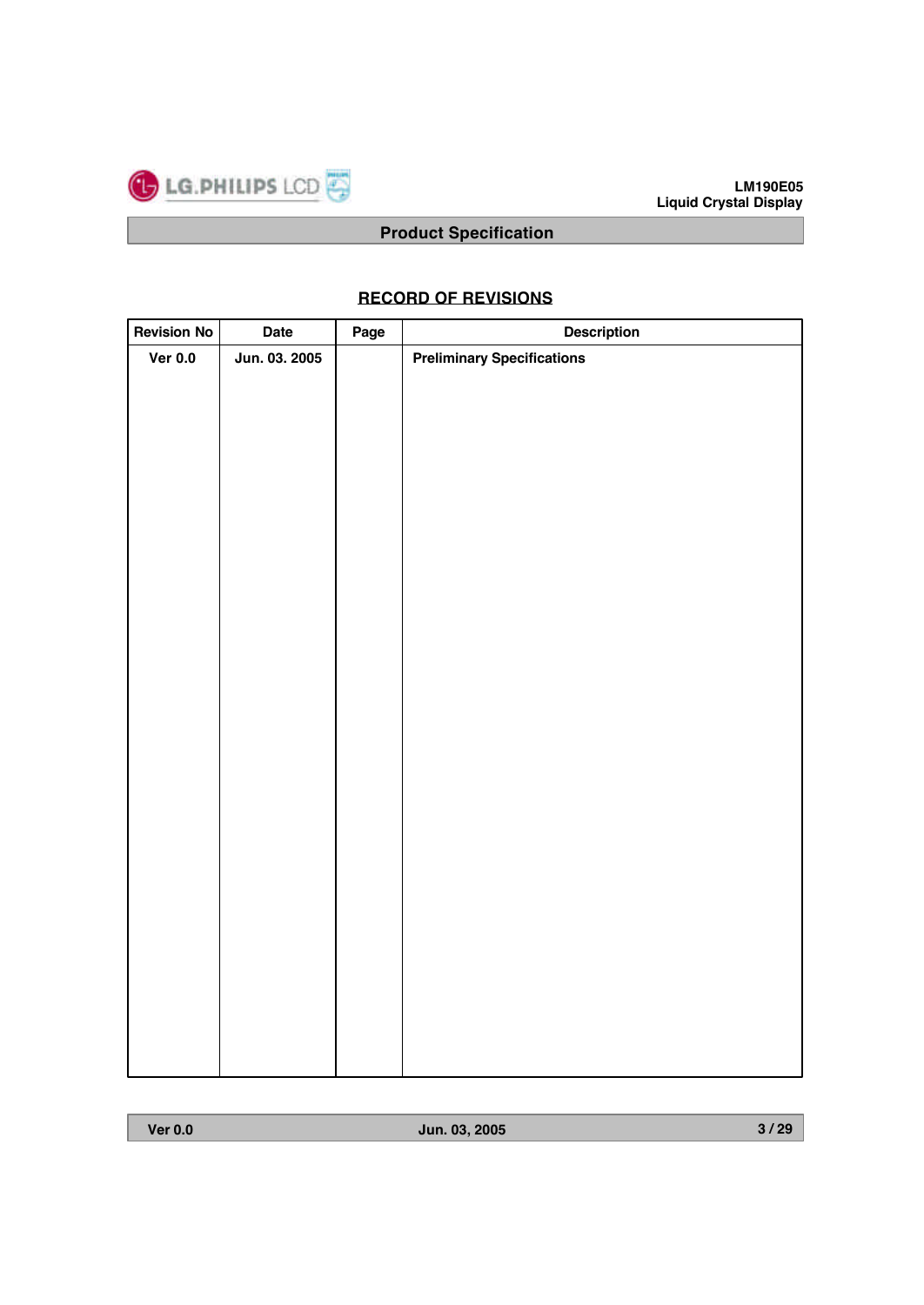# **1. General Description**

The LM190E05-SL03 is a Color Active Matrix Liquid Crystal Display with an integral Cold Cathode Fluorescent Lamp(CCFL) backlight system. The matrix employs a-Si Thin Film Transistor as the active element. It is a transmissive type display operating in the normally black mode. This TFT-LCD has a 19.0 inch diagonal measured active display area with SXGA resolution(1024 vertical by 1280 horizontal pixel array) Each pixel is divided into Red, Green and Blue sub-pixels or dots which are arranged in vertical stripes. Gray scale or the brightness of the sub-pixel color is determined with a 8-bit gray scale signal for each dot, thus, presenting a palette of more than 16.7M colors.

The LM190E05-SL03 has been designed to apply the interface method that enables low power, high speed.low EMI. FPD Link or compatible must be used as a LVDS(Low Voltage Differential Signaling) chip.

The LM190E05-SL03 is intended to support applications where thin thickness,wide viewing angle, low power are critical factors and graphic displays are important. In combination with the vertical arrangement of the sub-pixels, the LM190E05-SL03 characteristics provide an excellent flat panel display foroffice automation products such as monitors.



#### **Figure 1. Block diagram**

### **General Features**

| Active screen size                                                              | 19.0 inch (481.84mm) diagonal                                                  |  |  |  |  |
|---------------------------------------------------------------------------------|--------------------------------------------------------------------------------|--|--|--|--|
| <b>Outline Dimension</b>                                                        | 396.0(H) x 324.0(V) x 20.0(D) mm(Typ.)                                         |  |  |  |  |
| <b>Pixel Pitch</b>                                                              | $0.294$ xRGB(H)mm x $0.294(V)$ mm                                              |  |  |  |  |
| 1280 horiz. by 1024 vert. Pixels. RGB stripe arrangement<br><b>Pixel Format</b> |                                                                                |  |  |  |  |
| 8bit (16.7M colors)<br>Display Colors                                           |                                                                                |  |  |  |  |
| Luminance, white                                                                | 270 cd/m <sup>2</sup> (Typ. Center 1 point)                                    |  |  |  |  |
| Viewing Angle (CR>10)                                                           | Viewing Angle Free [ R/L 178(Typ.), U/D 178(Typ.) ]                            |  |  |  |  |
| <b>Power Consumption</b>                                                        | Total 25.15 Watt(Typ.), (5.5 Watt @V <sub>LCD</sub> , 19.65Watt @[Lamp=7.5mA]) |  |  |  |  |
| Weight                                                                          | 2,970 g (Typ.)                                                                 |  |  |  |  |
| Display operating mode                                                          | Transmissive mode, normally black                                              |  |  |  |  |
| Surface treatments                                                              | Hard coating (3H), Anti-glare treatment of the front polarizer                 |  |  |  |  |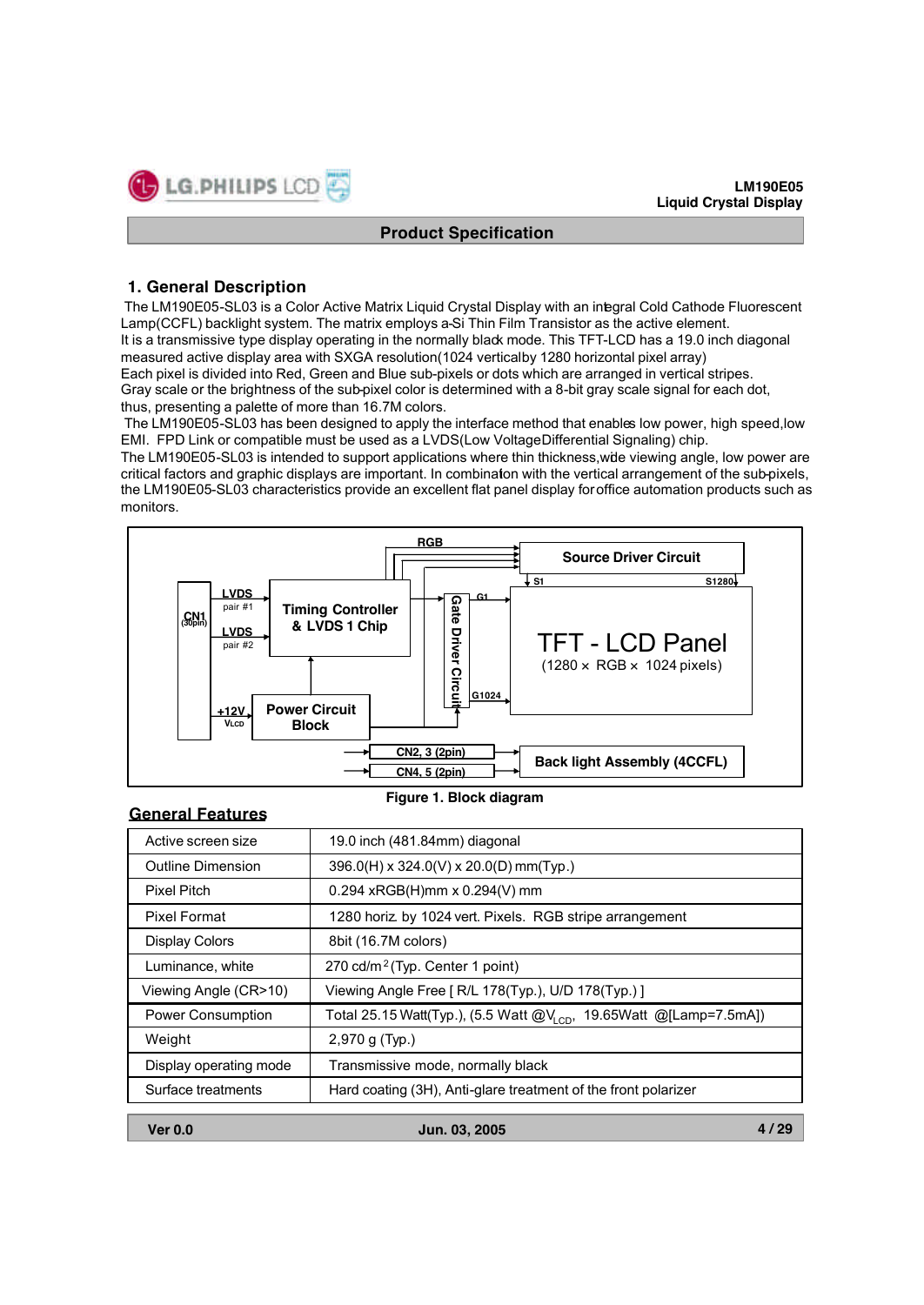

### **2. Absolute maximum ratings**

The followings are maximum values which, if exceeded, may cause faulty operation or damage to the unit.

#### **Table 1. Absolute Maximum Ratings**

| <b>Parameter</b>                                                                                                                           | <b>Symbol</b>                                                    | <b>Values</b>               |                                          | <b>Units</b>                     | <b>Notes</b> |  |
|--------------------------------------------------------------------------------------------------------------------------------------------|------------------------------------------------------------------|-----------------------------|------------------------------------------|----------------------------------|--------------|--|
|                                                                                                                                            |                                                                  | Min.                        | Max.                                     |                                  |              |  |
| Power Supply Input Voltage<br><b>Operating Temperature</b><br>Storage Temperature<br><b>Operating Ambient Humidity</b><br>Storage Humidity | $^{\prime}$ LCD<br>' OP<br><b>ST</b><br>$H_{OP}$<br>$H_{\rm ST}$ | $-0.3$<br>$-20$<br>10<br>10 | $+14.0$<br>+ 50<br>+ 60<br>+ 90<br>$+90$ | $V_{dc}$<br>?<br>2<br>%RH<br>%RH | At 25?       |  |

Note : 1. Temperature and relative humidity range are shown in the figure below. Wet bulb temperature should be 39 °C Max, and no condensation of water.



**Figure 2. Temperature and relative humidity**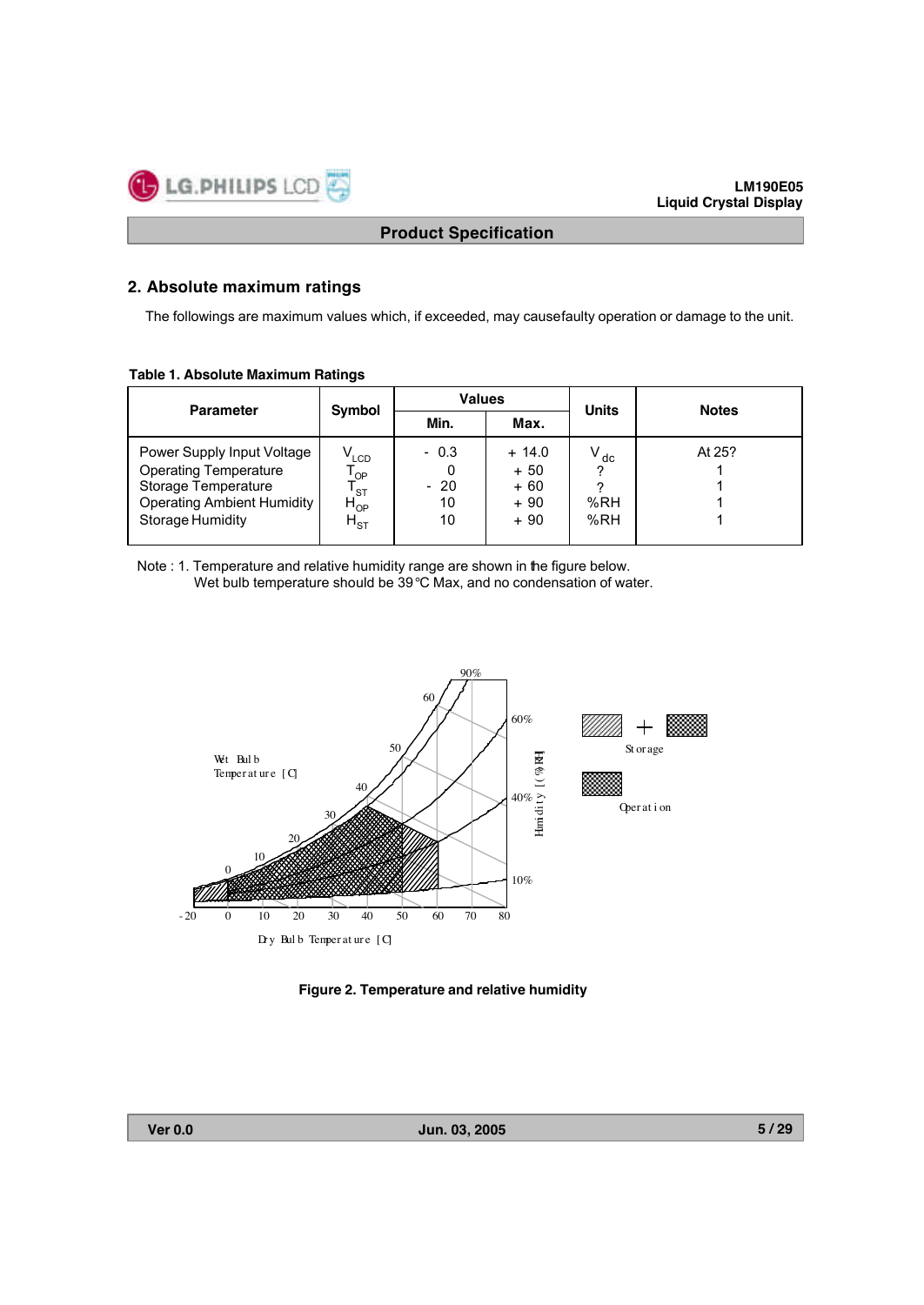

### **3. Electrical specifications**

### **3-1. Electrical characteristics**

The LM190E05-SL03 requires two power inputs. One is employed to power the LCD electronics and to drive the TFT array and liquid crystal. Another which powers the CCFL, is typically generated by an inverter. The inverter is an external unit to the LCD.

| <b>Parameter</b>                                                           | <b>Symbol</b>                          |      | <b>Values</b>        | <b>Units</b>         | Notes             |   |
|----------------------------------------------------------------------------|----------------------------------------|------|----------------------|----------------------|-------------------|---|
|                                                                            |                                        | Min. | Max.<br>Typ.         |                      |                   |   |
| <b>MODULE:</b><br>Power Supply Input Voltage<br>Power Supply Input Current | $V_{LCD}$<br>'LCD                      | 10.8 | 12.0<br>0.46<br>0.59 | 13.2<br>0.53<br>0.68 | v<br>А<br>A       | 2 |
| Differential Impedance<br>Power Consumption<br><b>Rush Current</b>         | 'LCD<br>Zm<br>Р.<br>LCD<br><b>RUSH</b> | 90   | 100<br>5.5<br>2.0    | 110<br>7.0<br>3.0    | ohm<br>Watts<br>A | 3 |

### **Table 2. Electrical Characteristics**

Notes :

1. The specified current and power consumption are under the VLCD=12.0V,  $25 \pm 2^{\circ}C$ , f<sub>V</sub>=60Hz condition whereas mosaic pattern(8 x 6) is displayed and  $f_{\vee}$  is the frame frequency.

- 2. The current is specified at the maximum current pattern.
- 3. The duration of rush current is about 5ms and rising time ofpower Input is  $500$ us  $\pm 20\%$ .



White : 255Gray Black : 0Gray

**[ Figure 3 ] Mosaic pattern (8X6) for power consumption measurement**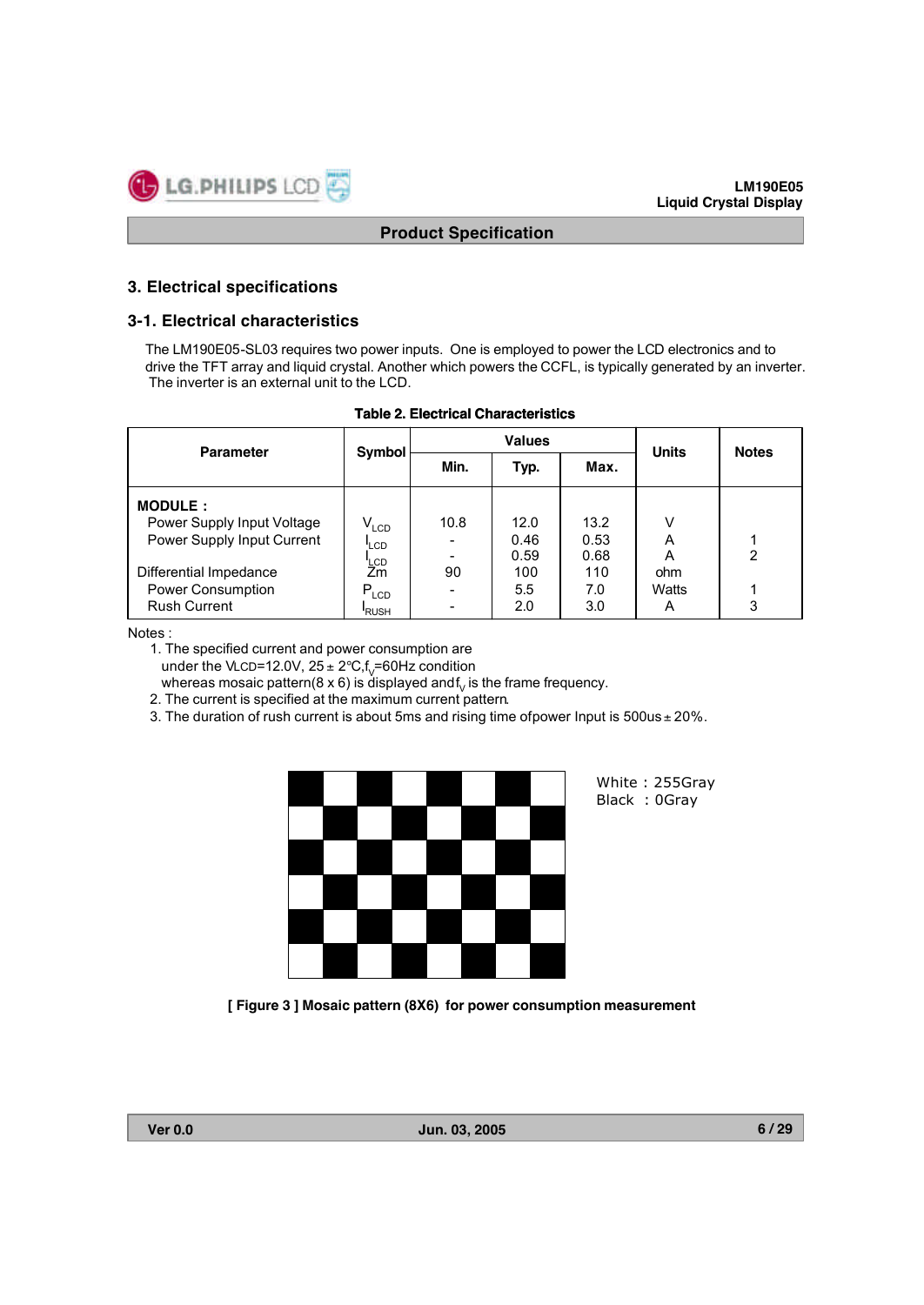| <b>Parameter</b>                                                | <b>Symbol</b>              |          | <b>Values</b> | <b>Units</b> | <b>Notes</b>             |          |
|-----------------------------------------------------------------|----------------------------|----------|---------------|--------------|--------------------------|----------|
|                                                                 |                            | Min.     | Typ.          | Max.         |                          |          |
| LAMP for each CCFL:<br><b>Operating Voltage</b>                 | $V_{BL}$                   | 645      | 655           | 790          | $\rm V_{RMS}$            | 1,2      |
|                                                                 |                            | (@8.0mA) | (Q7.5mA)      | (@3.0mA)     |                          |          |
| <b>Operating Current</b><br><b>Established Starting Voltage</b> | 'BL<br>$V_{BS}$            | 3.0      | 7.5           | 8.0          | $mA_{\rm RMS}$           | 1,3      |
| at 25 $^{\circ}$ C<br>at $0^{\circ}$ C                          |                            |          |               | 1100<br>1400 | $\rm V_{\rm RMS}$        |          |
| <b>Operating Frequency</b>                                      |                            | 40       | 60            | 70           | $\rm V_{\rm RMS}$<br>kHz | 4        |
| Discharge Stabilization Time<br><b>Power Consumption</b>        | $T_S^{\text{BL}}$          |          | 19.65         | 3<br>21.62   | <b>Minutes</b><br>Watts  | 1,5<br>6 |
| Life Time                                                       | $\mathsf{P}_{\mathsf{BL}}$ | 40,000   |               |              | <b>Hrs</b>               | 1,7      |

### **Table 3. Electrical Characteristics**

Notes :

The design of the inverter must have specifications for the lamp in LCD Assembly**.** The performance of the Lamp in LCM, for example life time orbrightness, is extremely influenced by the characteristics of the DC-AC inverter. So all the parameters of an inverter should be carefully designed so as not to produce too much leakage current from high-voltage output of the inverter. When you design or order the inverter, please make sure unwanted lighting caused by the mismatch of the lamp and the inverter (no lighting, flicker, etc) never occurs. When you confirm it, the LCD–Assembly should be operated in the same condition as installed in youinstrument.

- ? Do not attach a conducting tape to lamp connecting wire. If the lamp wire attach to a conducting tape, TFT-LCD Module has a low luminance and the inverter has abnormal action. Because leakage current is occurred between lamp wire and conducting tape.
	- 1. Specified values are for a single lamp.
	- 2. Operating voltage is measured at  $25 \pm 2^{\circ}$ C. The variance of the voltage is $\pm$  10%.
	- 3. The voltage above  $V_s$  should be applied to the lamps for more than 1 second for start-up. (Inverter open voltage must be more than lamp starting voltage.)

Otherwise, the lamps may not be turned on. The used lamp current is the lamp typical current.

- 4. Lamp frequency may produce interface with horizontal synchronous frequency and as a result this may cause beat on the display. Therefore lamp frequency shall be as away possible from the horizontal synchronous frequency and from its harmonics in order to prevent interference.
- 5. Let's define the brightness of the lamp after being lighted for 5 minutes as 100%.  $T<sub>s</sub>$  is the time required for the brightness of the center of the lamp to be not less than 95%.
- 6. The lamp power consumption shown above does not include lossof external inverter. The used lamp current is the lamp typical current.  $(P_{BL} = V_{BL} \times I_{BL} \times N_{Lamp}$ )
- 7. The life is determined as the time at which brightness of thelamp is 50% compared to that of initial value at the typical lamp current on condition of continuous operating at  $25 \pm 2^{\circ}$ C.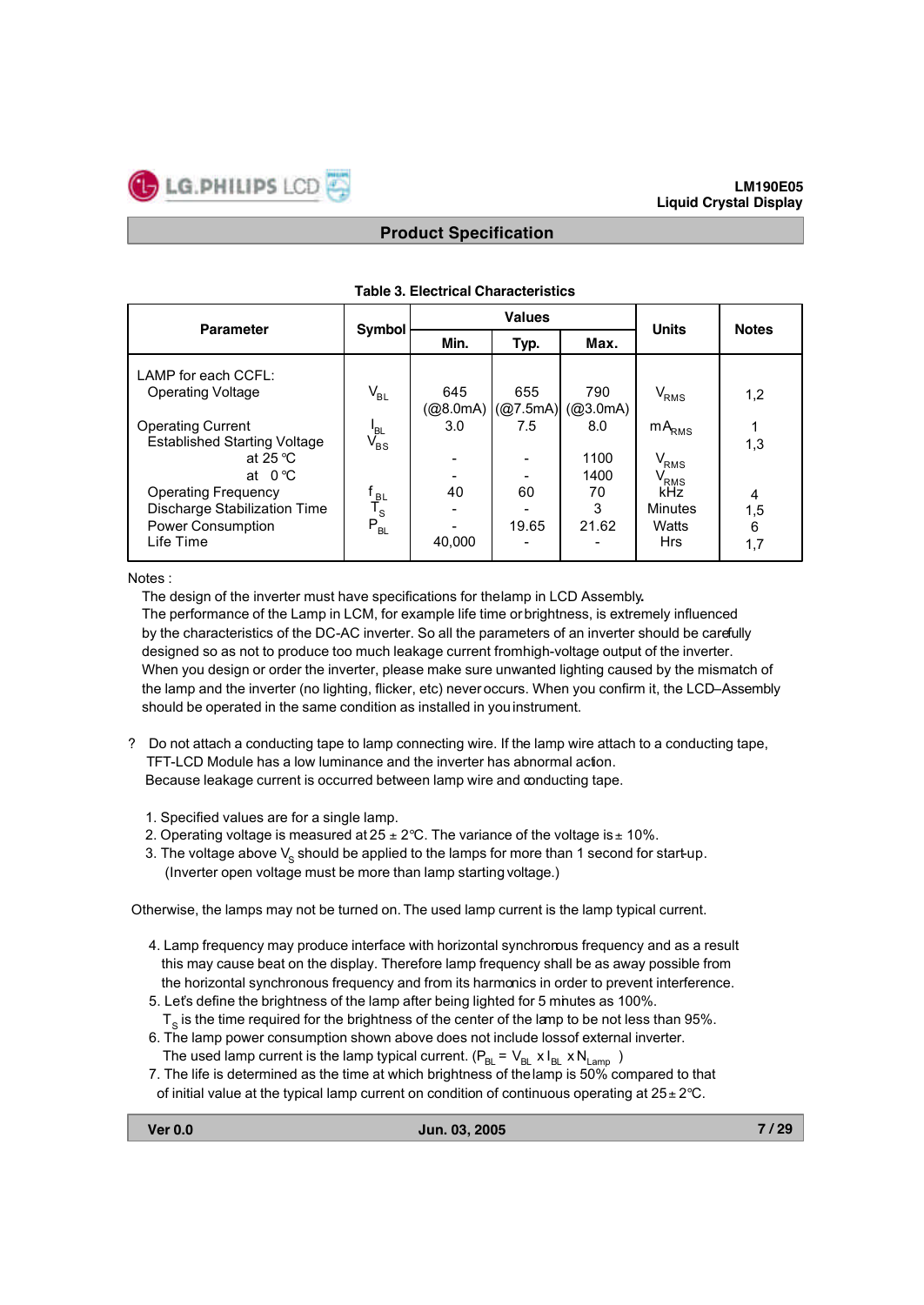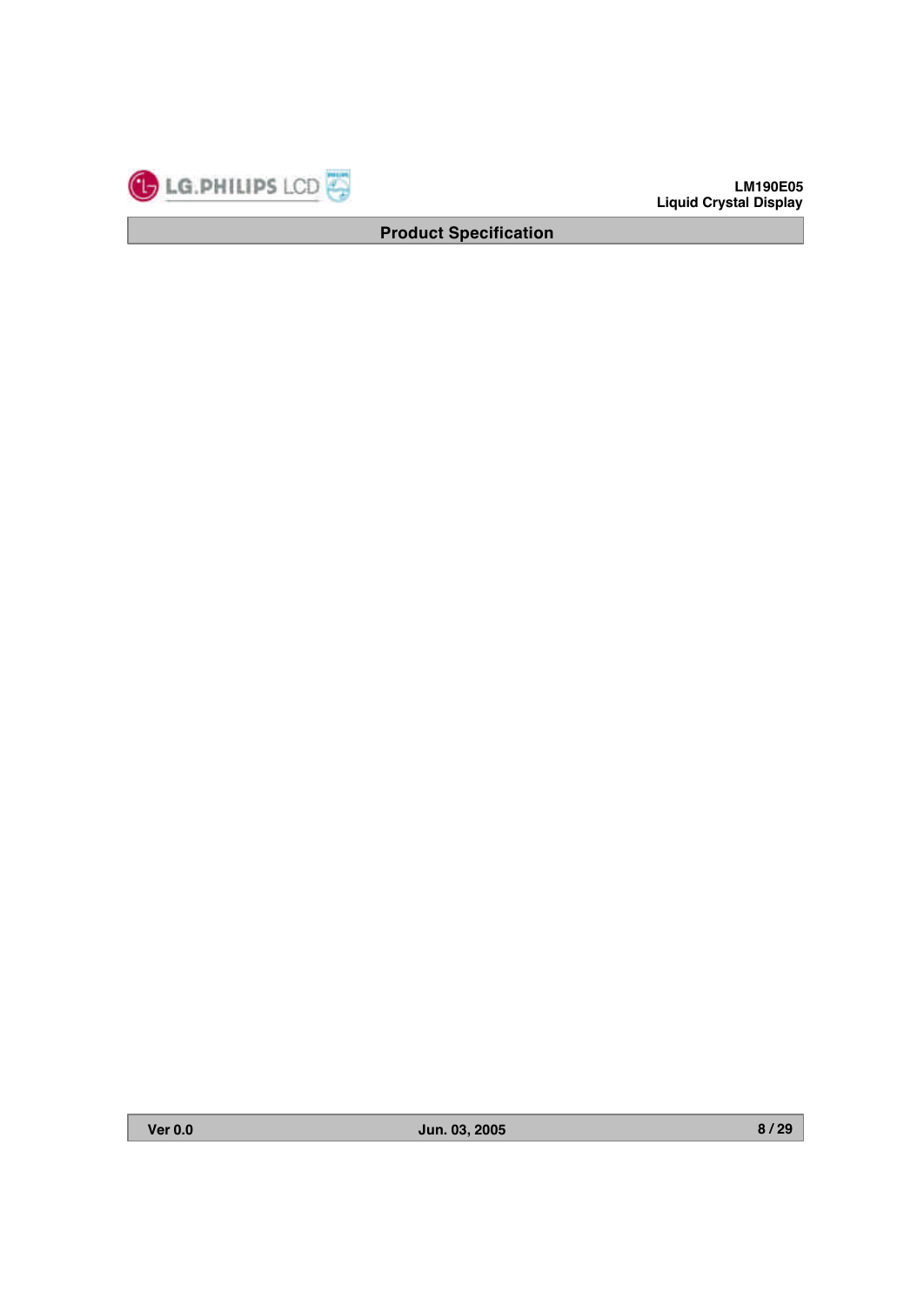

### **3-2. Interface Connections**

Interface chip must be used LVDS, part No. SN75LVDS83 (Tx, Texas Instrument) or compatible. This LCD employs a interface connection, a 30 pin connector is used for the module electronics interface. Four 2pin connectors are used for the integral backlight system.The electronics interface connector is a model GT101-30S-H16 (LG Cable) or IN-30-BA 10 ( UJU Electronics) which is compatible. And mating connector is FI-X30H (JAE) or compatible.

The pin configuration for the connector is shown in the table 4 and the signal mapping with LVDS transmitter is shown in the table 5.

| Pin No         | Symbol             | <b>Description</b>                   |                         |
|----------------|--------------------|--------------------------------------|-------------------------|
| 1              | RxO0-              | LVDS Signal of Odd Channel 0(-)      |                         |
| $\overline{2}$ | RxO0+              | LVDS Signal of Odd Channel 0(+)      |                         |
| 3              | RxO1-              | LVDS Signal of Odd Channel 1(-)      |                         |
| 4              | <b>RxO1+</b>       | LVDS Signal of Odd Channel 1(+)      |                         |
| 5              | RxO <sub>2</sub> - | LVDS Signal of Odd Channel 2(-)      |                         |
| 6              | <b>RxO2+</b>       | LVDS Signal of Odd Channel 2(+)      | <b>First Pixel Data</b> |
| $\overline{7}$ | <b>GND</b>         | Ground                               |                         |
| 8              | RxOC-              | LVDS Signal of Odd Channel Clock(-)  |                         |
| 9              | RxOC+              | LVDS Signal of Odd Channel Clock(+)  |                         |
| 10             | RxO <sub>3</sub> - | LVDS Signal of Odd Channel 3(-)      |                         |
| 11             | RxO3+              | LVDS Signal of Odd Channel 3(+)      |                         |
| 12             | RxE0-              | LVDS Signal of Even Channel 0(-)     |                         |
| 13             | $RxE0+$            | LVDS Signal of Even Channel 0(+)     |                         |
| 14             | <b>GND</b>         | Ground                               |                         |
| 15             | RxE <sub>1</sub> - | LVDS Signal of Even Channel 1(-)     |                         |
| 16             | $RxE1+$            | LVDS Signal of Even Channel 1(+)     |                         |
| 17             | <b>GND</b>         | Ground                               | Second Pixel Data       |
| 18             | RxE <sub>2</sub> - | LVDS Signal of Even Channel 2(-)     |                         |
| 19             | $RxE2+$            | LVDS Signal of Even Channel 2(+)     |                         |
| 20             | RxEC-              | LVDS Signal of Even Channel Clock(-) |                         |
| 21             | RxEC+              | LVDS Signal of Even Channel Clock(+) |                         |
| 22             | RxE3-              | LVDS Signal of Even Channel 3(-)     |                         |
| 23             | $RxE3+$            | LVDS Signal of Even Channel 3(+)     |                         |
| 24             | <b>GND</b>         | Ground                               |                         |
| 25             | <b>NC</b>          | No connection                        |                         |
| 26             | <b>NC</b>          | No connection                        |                         |
| 27             | <b>NC</b>          | No connection                        |                         |
| 28             | <b>VCC</b>         | Power supply (12.0V Typ.)            |                         |
| 29             | <b>VCC</b>         | Power supply (12.0V Typ.)            |                         |
| 30             | <b>VCC</b>         | Power supply (12.0V Typ.)            |                         |

#### **Table 4. Module connector pin configuration**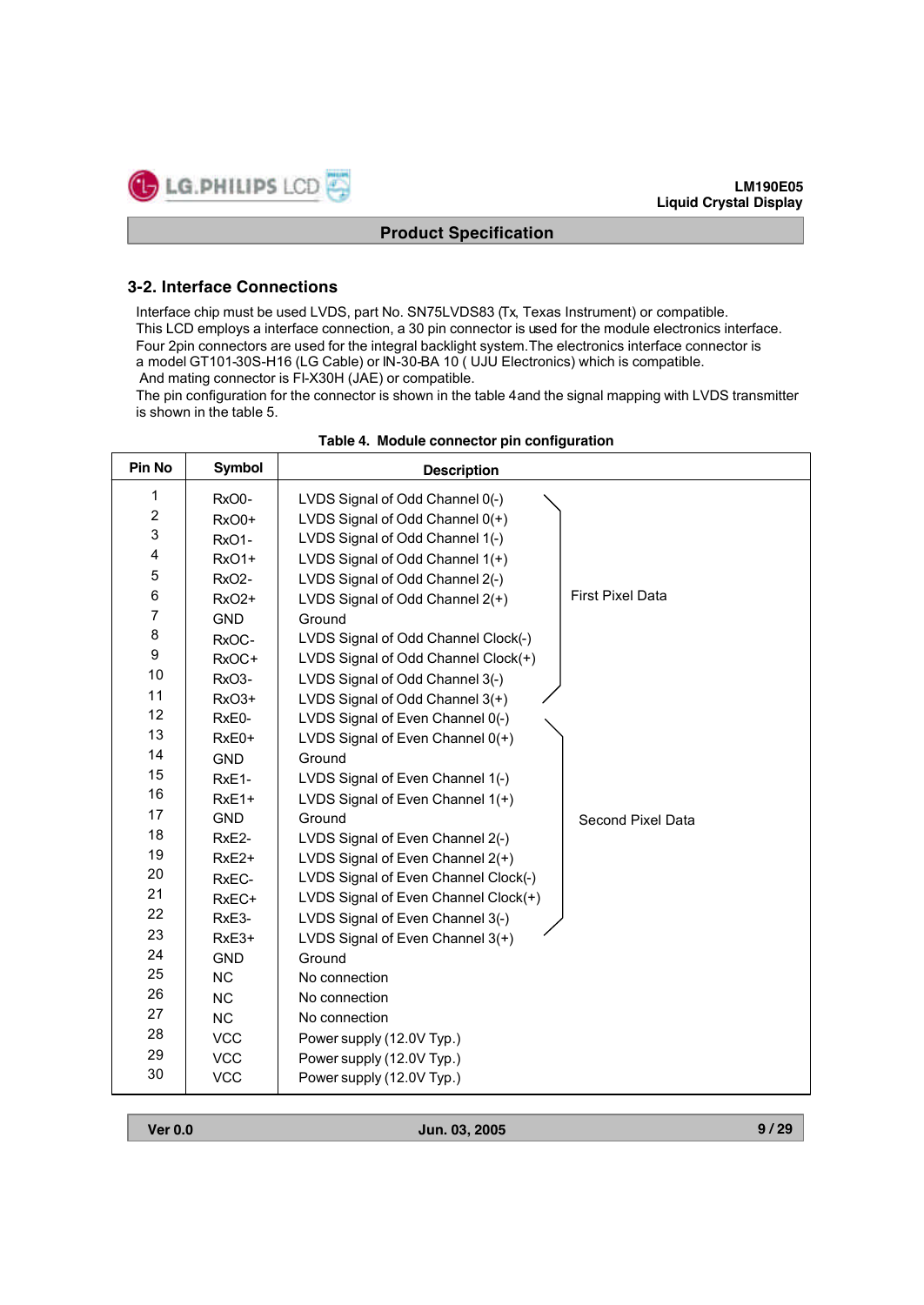



**Rear view of LCM**

#### **[ Figure 4 ] Connector diagram**

- Notes: 1. All GND(ground) pins should be connected together and should also be connected to the LCD's metal frame.
	- 2. All  $V_{LCD}$ (power input) pins should be connected together.
	- 3. All NC pins should be separated from other signal or power.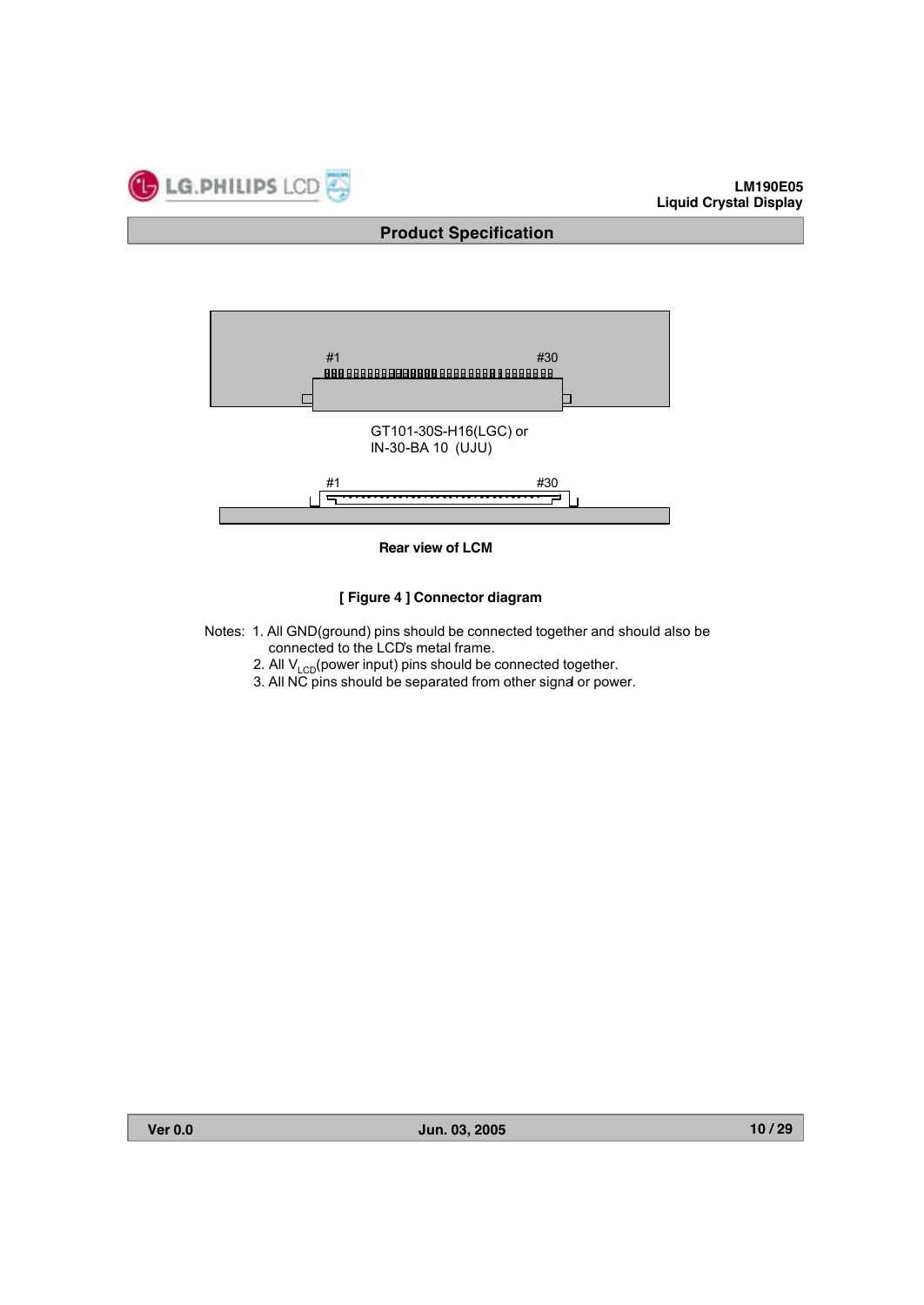### **Table 5. Required signal assignment for Flat Link (TI:SN75LVDS83) Transmitter**

| Pin          | <b>Pin Name</b> | <b>Require Signal</b>      | Pin | <b>Pin Name</b> | <b>Require Signal</b>                   |
|--------------|-----------------|----------------------------|-----|-----------------|-----------------------------------------|
| $\mathbf{1}$ | <b>VCC</b>      | Power Supply for TTL Input | 29  | <b>GND</b>      | Ground pin for TTL                      |
| 2            | D <sub>5</sub>  | TTL Input(R7)              | 30  | D <sub>26</sub> | TTL Input(DE)                           |
| 3            | D <sub>6</sub>  | TTL Input(R5)              | 31  | <b>TxCLKIN</b>  | <b>TTL Level clock Input</b>            |
| 4            | D7              | TTL Input(G0)              | 32  | PWR DWN         | Power Down Input                        |
| 5            | <b>GND</b>      | Ground pin for TTL         | 33  | PLL GND         | Ground pin for PLL                      |
| 6            | D <sub>8</sub>  | TTL Input(G1)              | 34  | PLL VCC         | Power Supply for PLL                    |
| 7            | D <sub>9</sub>  | TTL Input(G2)              | 35  | PLL GND         | Ground pin for PLL                      |
| 8            | D <sub>10</sub> | TTL Input(G6)              | 36  | LVDS GND        | Ground pin for LVDS                     |
| 9            | <b>VCC</b>      | Power Supply for TTL Input | 37  | TxOUT3+         | Positive LVDS differential data output3 |
| 10           | D <sub>11</sub> | TTL Input(G7)              | 38  | TxOUT3-         | Negative LVDS differential data output3 |
| 11           | D <sub>12</sub> | TTL Input(G3)              | 39  | TxCLKOUT+       | Positive LVDS differential clock output |
| 12           | D <sub>13</sub> | TTL Input(G4)              | 40  | TxCLKOUT-       | Negative LVDS differential clock output |
| 13           | <b>GND</b>      | Ground pin for TTL         | 41  | TxOUT2+         | Positive LVDS differential data output2 |
| 14           | D <sub>14</sub> | TTL Input(G5)              | 42  | TxOUT2-         | Negative LVDS differential data output2 |
| 15           | D <sub>15</sub> | TTL Input(B0)              | 43  | LVDS GND        | Ground pin for LVDS                     |
| 16           | D <sub>16</sub> | TTL Input(B6)              | 44  | LVDS VCC        | Power Supply for LVDS                   |
| 17           | <b>VCC</b>      | Power Supply for TTL Input | 45  | TxOUT1+         | Positive LVDS differential data output1 |
| 18           | D <sub>17</sub> | TTL Input(B7)              | 46  | TxOUT1-         | Negative LVDS differential data output1 |
| 19           | D <sub>18</sub> | TTL Input(B1)              | 47  | TxOUT0+         | Positive LVDS differential data output0 |
| 20           | D <sub>19</sub> | TTL Input(B2)              | 48  | TxOUT0-         | Negative LVDS differential data output0 |
| 21           | <b>GND</b>      | Ground pin for TTL Input   | 49  | LVDS GND        | Ground pin for TTL                      |
| 22           | D <sub>20</sub> | TTL Input(B3)              | 50  | D <sub>27</sub> | TTL Input(R6)                           |
| 23           | D <sub>21</sub> | TTL Input(B4)              | 51  | D <sub>0</sub>  | TTL Input(R0)                           |
| 24           | D <sub>22</sub> | TTL Input(B5)              | 52  | D <sub>1</sub>  | TTL Input(R1)                           |
| 25           | D <sub>23</sub> | TTL Input(RSVD)            | 53  | <b>GND</b>      | Ground pin for TTL                      |
| 26           | <b>VCC</b>      | Power Supply for TTL Input | 54  | D <sub>2</sub>  | TTL Input(R2)                           |
| 27           | D <sub>24</sub> | TTL Input(HSYNC)           | 55  | D <sub>3</sub>  | TTL Input(R3)                           |
| 28           | D <sub>25</sub> | TTL Input(VSYNC)           | 56  | D <sub>4</sub>  | TTL Input(R4)                           |

Notes : 1. Refer to LVDS Transmitter Data Sheet for detail descriptions.

2. 7 means MSB and 0 means LSB at R,G,B pixel data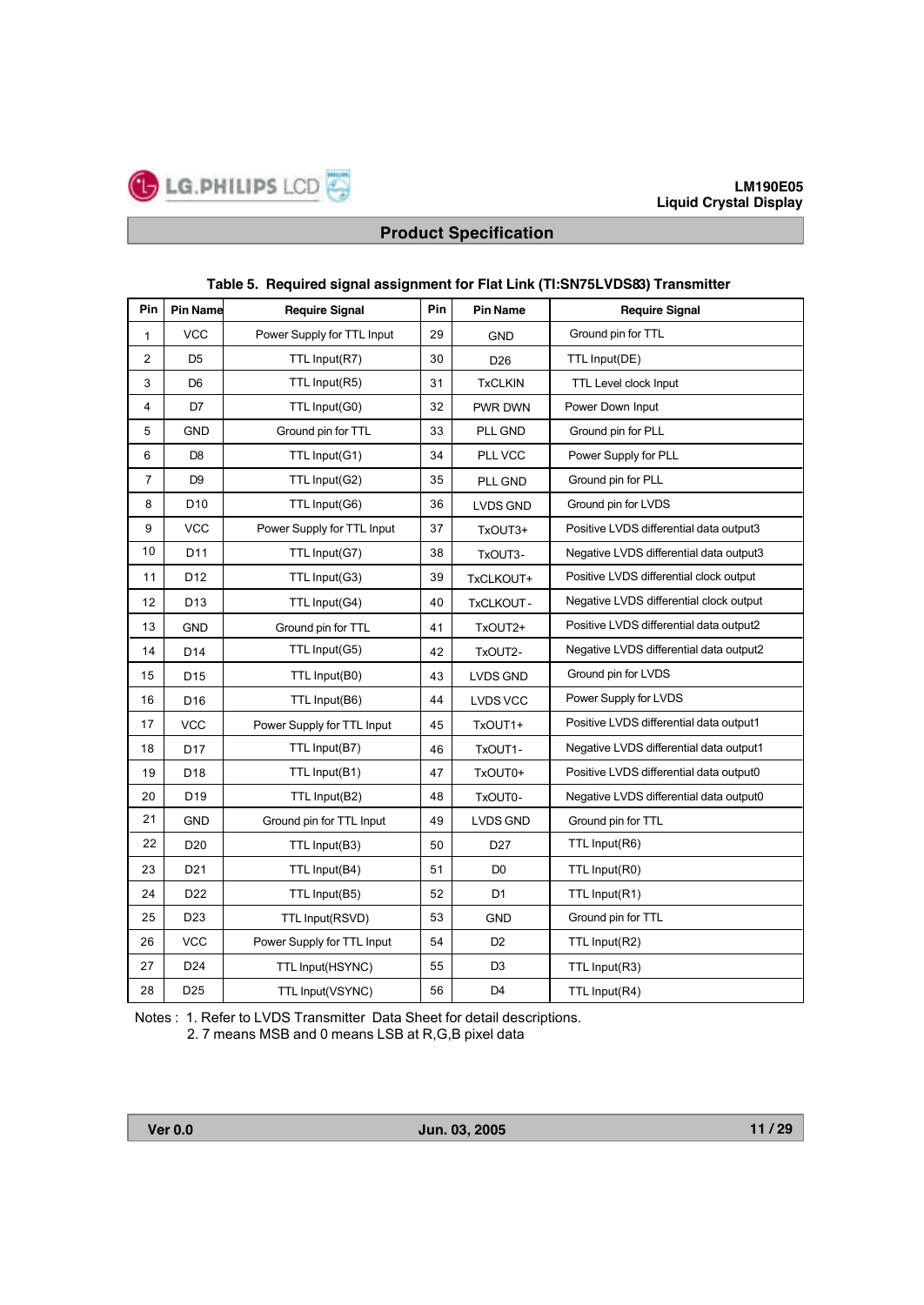

CN3

## **Product Specification**

The backlight interface connector is a model BHSR-02VS-1(JST) or 1674817-1(AMP) which is compatible. The mating connector is SM02B-BHSS-1 or equivalent.

The pin configuration for the connector is shown in the table below.

#### **Table 6. Backlight connector pin configuration**

| Pin | Symbol | Description           | <b>NOTES</b> |
|-----|--------|-----------------------|--------------|
|     | HV     | High Voltage for Lamp |              |
|     |        | Low Voltage for Lamp  |              |

Notes: 1. The high voltage power terminal is colored gray, sky blue. 2. The low voltage pin color is black, blue.

Lamp2

Up Side CN2 Lamp1



#### **[ Figure 5 ] Backlight connector view**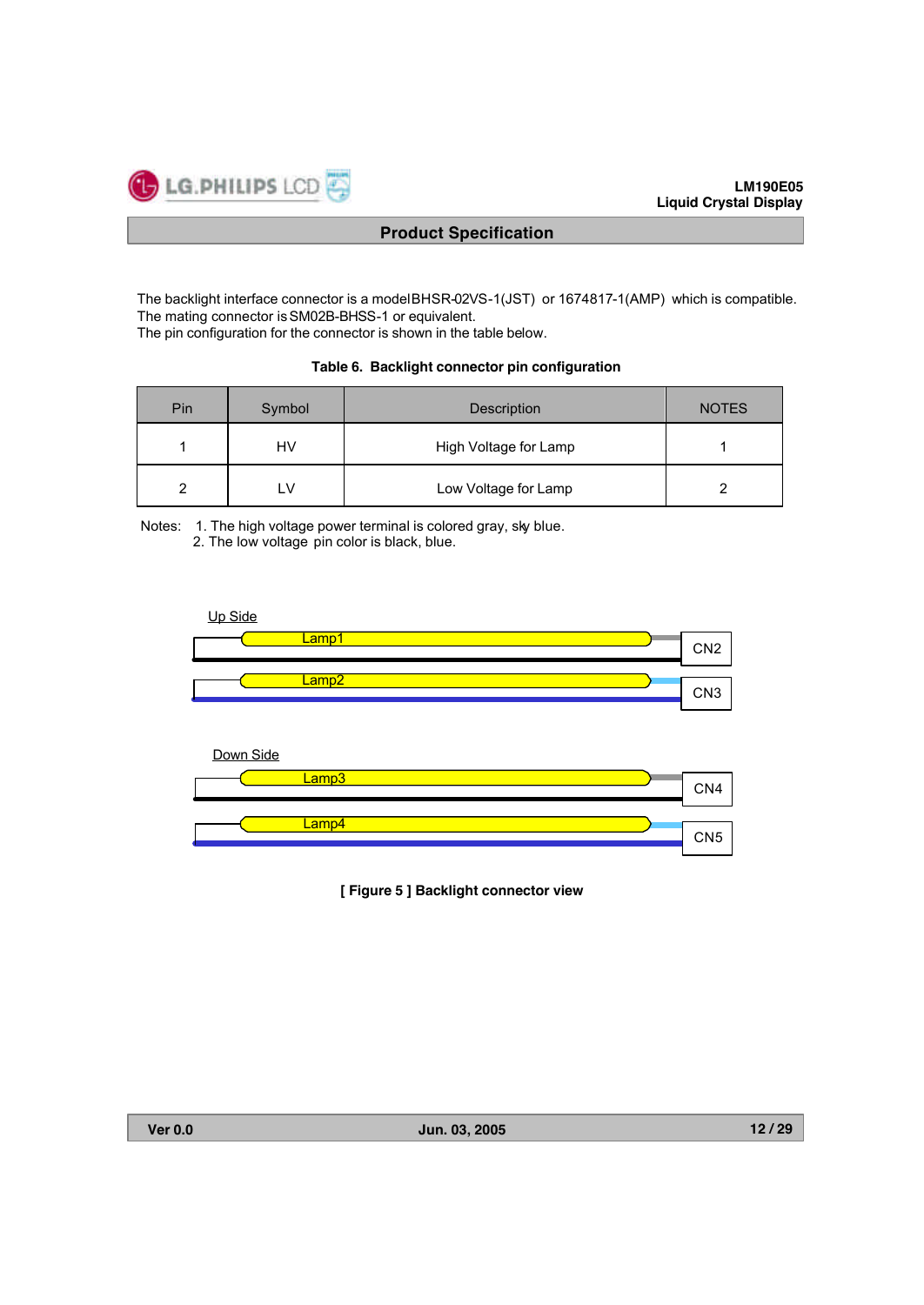

## **3-3. Signal Timing Specifications**

This is the signal timing required at the input of the LVDS Transmitter. All of the interface signal timing should be satisfied with the following specifications for its proper operation.

| <b>Parameter</b> |                              | <b>Symbol</b>  | Min.                     | Typ.                     | Max.                     | <b>Unit</b> | <b>Notes</b> |
|------------------|------------------------------|----------------|--------------------------|--------------------------|--------------------------|-------------|--------------|
| <b>Dclk</b>      | Period                       | tCLK           | 14.7                     | 18.5                     | 22.2                     | ns          |              |
|                  | Frequency                    | fCLK           | 45.0                     | 54.0                     | 68.4                     | <b>MHz</b>  |              |
| Hsync            | Period                       | tHP            | 672                      | 844                      | 1022                     |             |              |
|                  | Width                        | tWH            | 8                        | 56                       | $\overline{a}$           | tCLK        |              |
|                  | Frequency                    | fH             | 53.3                     | 64.0                     | 82.1                     | kHz         |              |
| Vsync            | Period                       | tVP            | 1034                     | 1066                     | 1320                     |             |              |
|                  | Width                        | tWV            | 2                        | 3                        | 24                       | tHP         |              |
|                  | Frequency                    | fV             | 47                       | 60                       | 76                       | Hz          |              |
|                  | Horizontal Valid             | tHV            | 640                      | 640                      | 640                      |             |              |
|                  | <b>Horizontal Back Porch</b> | tHBP           | 8                        | 124                      |                          | tCLK        |              |
|                  | Horizontal Front Porch       | tHFP           | 8                        | 24                       | -                        |             |              |
|                  |                              | $\overline{a}$ |                          |                          |                          |             |              |
| DE               | <b>Vertical Valid</b>        | tVV            | 1024                     | 1024                     | 1024                     |             |              |
| (Data            | Vertical Back Porch          | tVBP           | 5                        | 38                       | 124                      | tHP         |              |
| Enable)          | Vertical Front Porch         | tVFP           | $\mathbf{1}$             | $\mathbf{1}$             | $\overline{\phantom{a}}$ |             |              |
|                  |                              | $\overline{a}$ | $\overline{\phantom{a}}$ | $\overline{\phantom{a}}$ | $\blacksquare$           |             |              |
|                  | DE setup time                | tSI            | 4                        | $\blacksquare$           | $\overline{\phantom{a}}$ |             |              |
|                  | DE hold time                 | tHI            | $\overline{4}$           | $\overline{\phantom{a}}$ | $\overline{\phantom{a}}$ | ns          | For Dclk     |
| Data             | Data setup time              | tSD            | 4                        | $\overline{\phantom{a}}$ | $\overline{\phantom{a}}$ |             | For Dclk     |
|                  | Data hold time               | tHD            | 4                        |                          |                          | ns          |              |

|  | Table 7. Timing table |  |
|--|-----------------------|--|
|  |                       |  |

Notes : 1. DE mode operation

- 2. tHFP + tWH + tHBP < (1/2) tHV
- 3. The performance of the electro-optical characteristics may be influenced by variance of the vertical refresh rates.
- 4. tHFP, tWH and tHBP should be any times of a character number (8).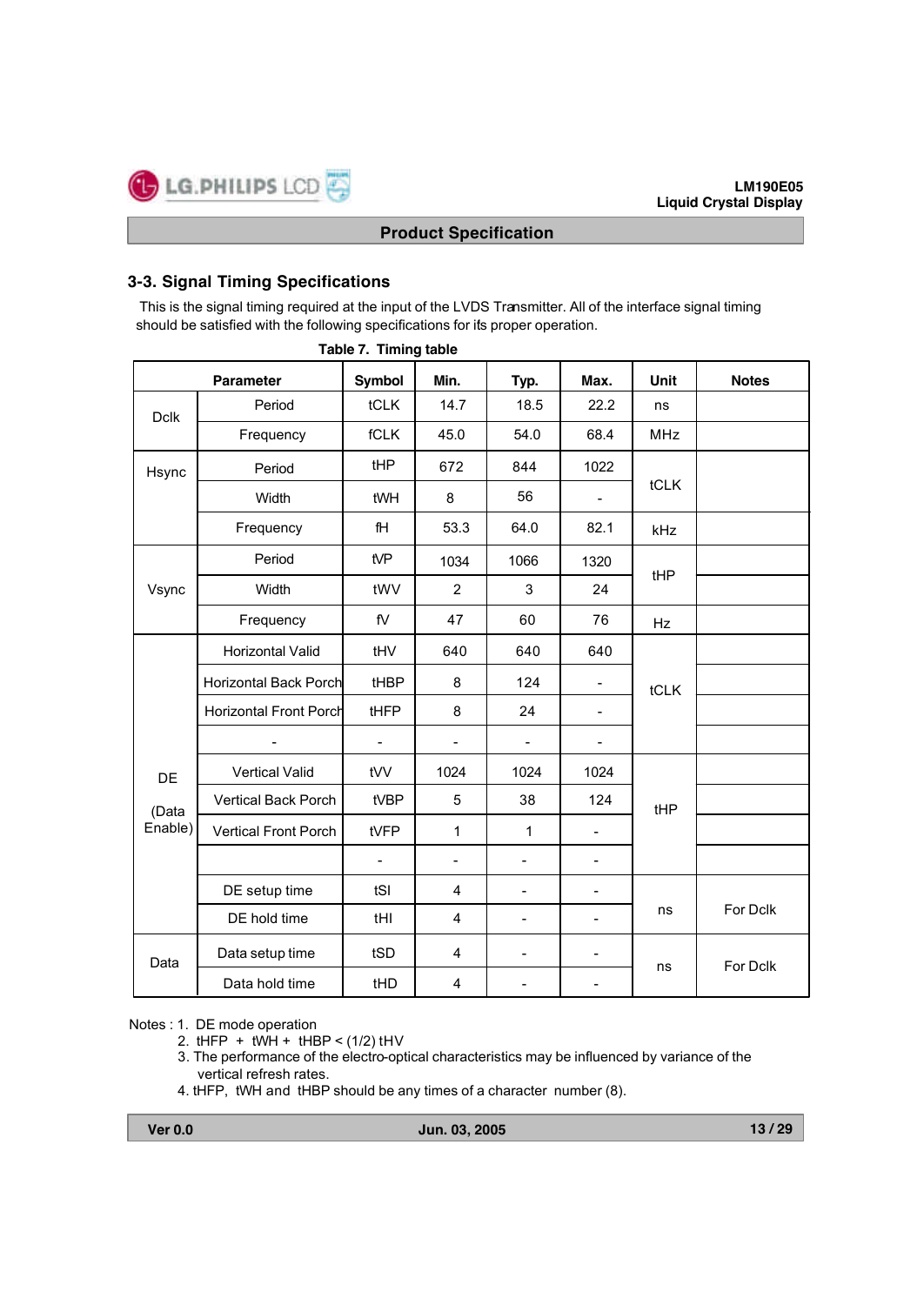

# **3-4. Signal Timing Waveforms**



### **[ Figure 6 ] Signal timing waveforms**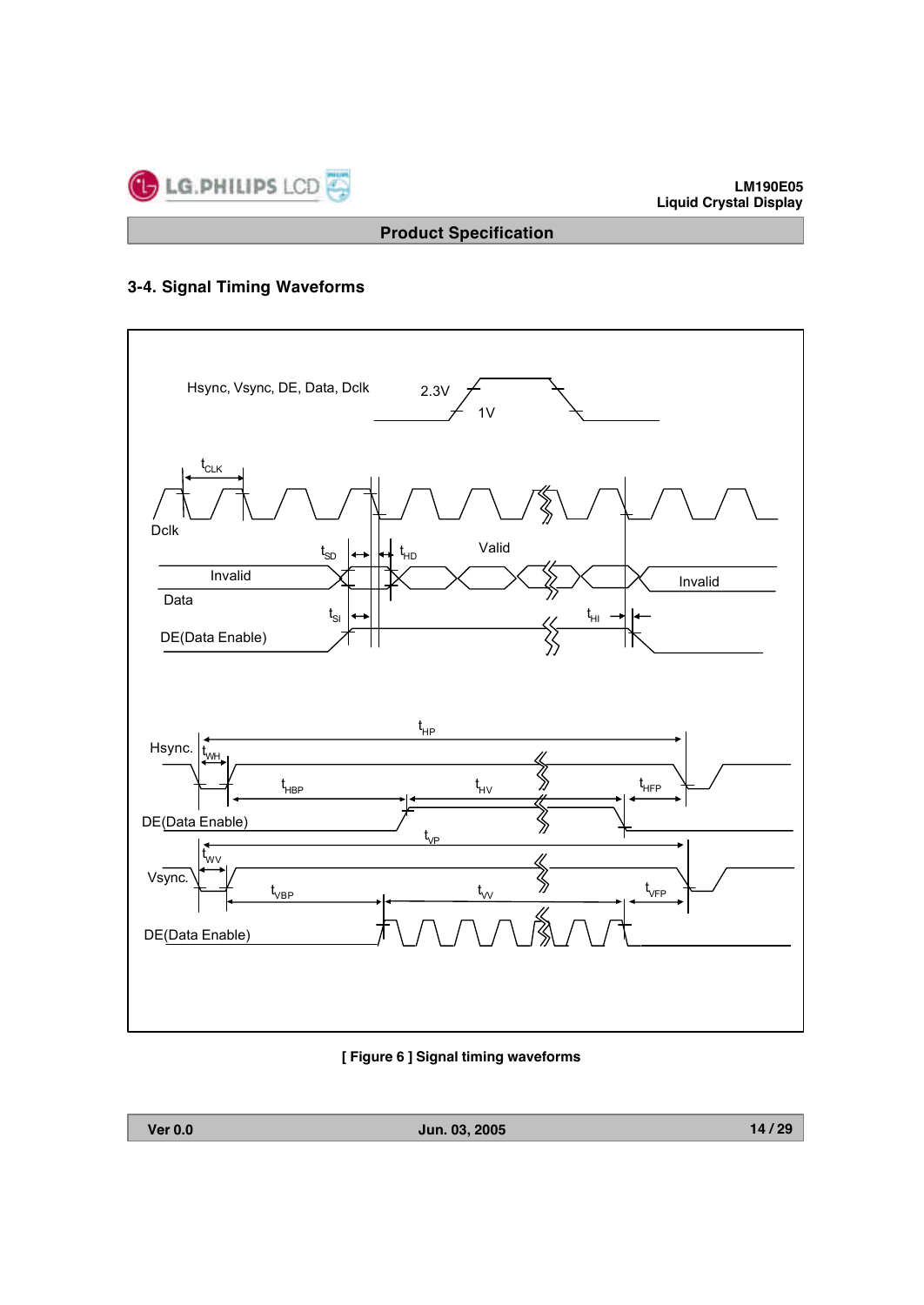

### **3-5. Color Input Data Reference**

The brightness of each primary color(red,green and blue) is based on the 8-bit gray scale data input for the color ; the higher the binary input, the brighter the color. The table below provides a reference for color versus data input.

|                        |                                                                                                  |                                      |                                                    |                                                    |                                                 |                                                           |                                                        |                                                     |                                      |                                                 |                                                        |                                              |                                                 |                                              | Input color data                               |                                              |                                      |                                                          |                                                                         |                                                                            |                                      |                                                                          |                                              |                                       |                                                    |
|------------------------|--------------------------------------------------------------------------------------------------|--------------------------------------|----------------------------------------------------|----------------------------------------------------|-------------------------------------------------|-----------------------------------------------------------|--------------------------------------------------------|-----------------------------------------------------|--------------------------------------|-------------------------------------------------|--------------------------------------------------------|----------------------------------------------|-------------------------------------------------|----------------------------------------------|------------------------------------------------|----------------------------------------------|--------------------------------------|----------------------------------------------------------|-------------------------------------------------------------------------|----------------------------------------------------------------------------|--------------------------------------|--------------------------------------------------------------------------|----------------------------------------------|---------------------------------------|----------------------------------------------------|
|                        | Color                                                                                            | <b>MSB</b>                           |                                                    |                                                    |                                                 | Red                                                       |                                                        |                                                     |                                      |                                                 | <b>MSB</b>                                             |                                              |                                                 | Green                                        |                                                |                                              |                                      | <b>MSB</b>                                               |                                                                         |                                                                            |                                      | <b>Blue</b>                                                              |                                              |                                       | LSB                                                |
|                        |                                                                                                  |                                      |                                                    |                                                    |                                                 |                                                           |                                                        |                                                     | <b>LSB</b>                           |                                                 |                                                        |                                              |                                                 |                                              |                                                |                                              | <b>LSB</b>                           |                                                          |                                                                         |                                                                            |                                      |                                                                          |                                              |                                       |                                                    |
|                        |                                                                                                  | R7                                   | R <sub>6</sub>                                     | R <sub>5</sub>                                     | R <sub>4</sub>                                  | R <sub>3</sub>                                            | R2                                                     | R <sub>1</sub>                                      | R <sub>0</sub>                       | G7                                              | G <sub>6</sub>                                         | G5                                           | G4                                              | G <sub>3</sub>                               | G2                                             | G1                                           | G <sub>0</sub>                       | <b>B7</b>                                                | B <sub>6</sub>                                                          | B <sub>5</sub>                                                             | <b>B4</b>                            | B <sub>3</sub>                                                           | <b>B2</b>                                    | <b>B1</b>                             | B <sub>0</sub>                                     |
| <b>Basic</b><br>colors | <b>Black</b><br>Red(255)<br>Green(255)<br><b>Blue(255)</b><br>Cyan<br>Magenta<br>Yellow<br>White | 0<br>1<br>0<br>0<br>0<br>1<br>1<br>1 | 0<br>1<br>0<br>0<br>0<br>1<br>1<br>1               | 0<br>1<br>0<br>0<br>0<br>1<br>1<br>1               | 0<br>1<br>0<br>0<br>0<br>1<br>1<br>1            | 0<br>1<br>0<br>0<br>0<br>1<br>1<br>1                      | 0<br>1<br>0<br>0<br>0<br>1<br>1<br>1                   | 0<br>1<br>0<br>0<br>0<br>1<br>1<br>1                | 0<br>1<br>0<br>0<br>0<br>1<br>1<br>1 | 0<br>$\mathbf{0}$<br>1<br>0<br>1<br>0<br>1<br>1 | 0<br>0<br>1<br>0<br>1<br>0<br>1<br>1                   | 0<br>0<br>1<br>0<br>1<br>0<br>1<br>1         | 0<br>0<br>1<br>$\mathsf 0$<br>1<br>0<br>1<br>1  | 0<br>0<br>1<br>0<br>1<br>0<br>1<br>1         | 0<br>0<br>1<br>0<br>1<br>0<br>1<br>1           | 0<br>0<br>1<br>0<br>1<br>0<br>1<br>1         | 0<br>0<br>1<br>0<br>1<br>0<br>1<br>1 | 0<br>$\mathbf 0$<br>0<br>1<br>1<br>1<br>$\mathbf 0$<br>1 | 0<br>0<br>0<br>1<br>1<br>1<br>0<br>1                                    | 0<br>$\mathbf 0$<br>$\mathbf 0$<br>1<br>1<br>1<br>$\Omega$<br>1            | 0<br>0<br>0<br>1<br>1<br>1<br>0<br>1 | 0<br>0<br>0<br>1<br>1<br>1<br>0<br>1                                     | 0<br>0<br>0<br>1<br>1<br>1<br>0<br>1         | 0<br>0<br>0<br>1<br>1<br>1<br>0<br>1  | 0<br>0<br>0<br>1<br>1<br>1<br>0<br>1               |
| Red                    | Red(000) dark<br>Red(001)<br>Red(002)<br>Red(253)<br>Red(254)<br>Red(255) bright                 | 0<br>0<br>0<br>1<br>1<br>1           | 0<br>0<br>0<br>$\ddot{\phantom{a}}$<br>1<br>1<br>1 | 0<br>0<br>0<br>İ<br>1<br>1<br>1                    | 0<br>0<br>$\mathbf{0}$<br>÷<br>1<br>1<br>1      | 0<br>0<br>$\mathbf{0}$<br>$\ddot{\cdot}$<br>1<br>1<br>1   | 0<br>0<br>$\mathbf 0$<br>İ<br>1<br>1<br>1              | 0<br>0<br>1<br>İ<br>0<br>1<br>1                     | 0<br>1<br>0<br>İ<br>1<br>0<br>1      | 0<br>0<br>0<br>İ<br>0<br>0<br>0                 | 0<br>0<br>0<br>$\ddot{\cdot}$<br>0<br>0<br>$\mathbf 0$ | 0<br>0<br>0<br>0<br>0<br>0                   | 0<br>0<br>0<br>0<br>0<br>0                      | 0<br>0<br>0<br>$\ddot{\cdot}$<br>0<br>0<br>0 | 0<br>0<br>0<br>İ<br>0<br>0<br>0                | 0<br>0<br>0<br>÷<br>0<br>0<br>0              | 0<br>0<br>0<br>Ì,<br>0<br>0<br>0     | 0<br>0<br>$\mathbf 0$<br>$\mathbf 0$<br>0<br>0           | 0<br>0<br>0<br>İ,<br>$\mathbf 0$<br>0<br>$\mathbf 0$                    | 0<br>0<br>$\mathbf 0$<br>$\ddot{\cdot}$<br>$\mathbf 0$<br>0<br>$\mathbf 0$ | 0<br>0<br>$\Omega$<br>0<br>0<br>0    | 0<br>0<br>$\mathbf{0}$<br>$\ddot{\phantom{a}}$<br>0<br>0<br>$\mathbf{0}$ | 0<br>0<br>0<br>$\ddot{\cdot}$<br>0<br>0<br>0 | 0<br>0<br>0<br>0<br>0<br>0            | 0<br>0<br>0<br>$\mathbf 0$<br>0<br>0               |
| Green                  | Green(000)dark<br>Green(001)<br>Green(002)<br>Green(253)<br>Green(254)<br>Green(255)bright       | 0<br>0<br>0<br>0<br>0<br>0           | 0<br>0<br>0<br>$\ddot{\cdot}$<br>0<br>0<br>0       | 0<br>0<br>0<br>$\ddot{\phantom{0}}$<br>0<br>0<br>0 | 0<br>0<br>0<br>$\cdot$<br>0<br>0<br>$\mathbf 0$ | 0<br>0<br>0<br>$\ddot{\cdot}$<br>0<br>0<br>$\overline{0}$ | 0<br>0<br>0<br>$\blacksquare$<br>0<br>0<br>$\mathbf 0$ | 0<br>0<br>0<br>$\ddot{\cdot}$<br>0<br>0<br>$\Omega$ | 0<br>0<br>0<br>0<br>0<br>0           | 0<br>0<br>0<br>1<br>1<br>1                      | 0<br>0<br>0<br>$\ddot{\phantom{a}}$<br>1<br>1<br>1     | 0<br>0<br>0<br>1<br>1<br>1                   | 0<br>0<br>0<br>1<br>1<br>1                      | 0<br>0<br>0<br>$\ddot{\cdot}$<br>1<br>1<br>1 | 0<br>0<br>0<br>1<br>1<br>1                     | 0<br>0<br>1<br>$\ddot{\cdot}$<br>0<br>1<br>1 | 0<br>1<br>0<br>1<br>0<br>1           | 0<br>0<br>0<br>0<br>0<br>0                               | 0<br>$\mathbf 0$<br>$\mathbf 0$<br>İ<br>$\mathbf 0$<br>0<br>$\mathbf 0$ | 0<br>$\mathbf 0$<br>$\mathbf 0$<br>İ<br>$\mathbf 0$<br>0<br>$\mathbf 0$    | 0<br>0<br>0<br>0<br>0<br>$\Omega$    | 0<br>0<br>0<br>$\mathbf 0$<br>0<br>$\mathbf 0$                           | 0<br>0<br>0<br>0<br>0<br>0                   | $\mathbf{0}$<br>0<br>0<br>0<br>0<br>0 | 0<br>$\pmb{0}$<br>0<br>Ì,<br>$\mathbf 0$<br>0<br>0 |
| <b>Blue</b>            | Blue(000) dark<br>Blue(001)<br>Blue(002)<br>Blue(253)<br><b>Blue(254)</b><br>Blue(255) bright    | 0<br>0<br>0<br>0<br>0<br>0           | 0<br>0<br>0<br>$\ddot{\cdot}$<br>0<br>0<br>0       | 0<br>0<br>0<br>ï.<br>0<br>0<br>0                   | 0<br>0<br>0<br>0<br>0<br>0                      | 0<br>0<br>0<br>$\ddot{\cdot}$<br>0<br>0<br>0              | 0<br>$\mathbf 0$<br>0<br>l,<br>0<br>0<br>0             | 0<br>0<br>0<br>$\ddot{\cdot}$<br>0<br>0<br>0        | 0<br>0<br>0<br>0<br>0<br>0           | 0<br>$\mathbf 0$<br>0<br>ä,<br>0<br>0<br>0      | 0<br>$\mathsf 0$<br>0<br>÷<br>0<br>0<br>0              | 0<br>0<br>0<br>$\blacksquare$<br>0<br>0<br>0 | 0<br>0<br>0<br>$\cdot$<br>$\mathbf 0$<br>0<br>0 | 0<br>0<br>0<br>$\ddot{\cdot}$<br>0<br>0<br>0 | 0<br>$\mathbf 0$<br>0<br>$\mathbf 0$<br>0<br>0 | 0<br>0<br>0<br>$\cdot$<br>0<br>0<br>0        | 0<br>0<br>0<br>×<br>0<br>0<br>0      | 0<br>0<br>$\mathbf 0$<br>÷,<br>1<br>1<br>1               | 0<br>0<br>$\mathbf 0$<br>İ<br>1<br>1<br>1                               | 0<br>0<br>$\mathbf 0$<br>$\ddot{\cdot}$<br>1<br>1<br>1                     | 0<br>0<br>$\mathbf 0$<br>1<br>1<br>1 | 0<br>0<br>$\mathbf 0$<br>ä,<br>1<br>1<br>1                               | 0<br>0<br>0<br>İ,<br>1<br>1<br>1             | 0<br>0<br>1<br>0<br>1<br>1            | 0<br>1<br>0<br>1<br>0<br>1                         |

#### **Table 8. Color data reference**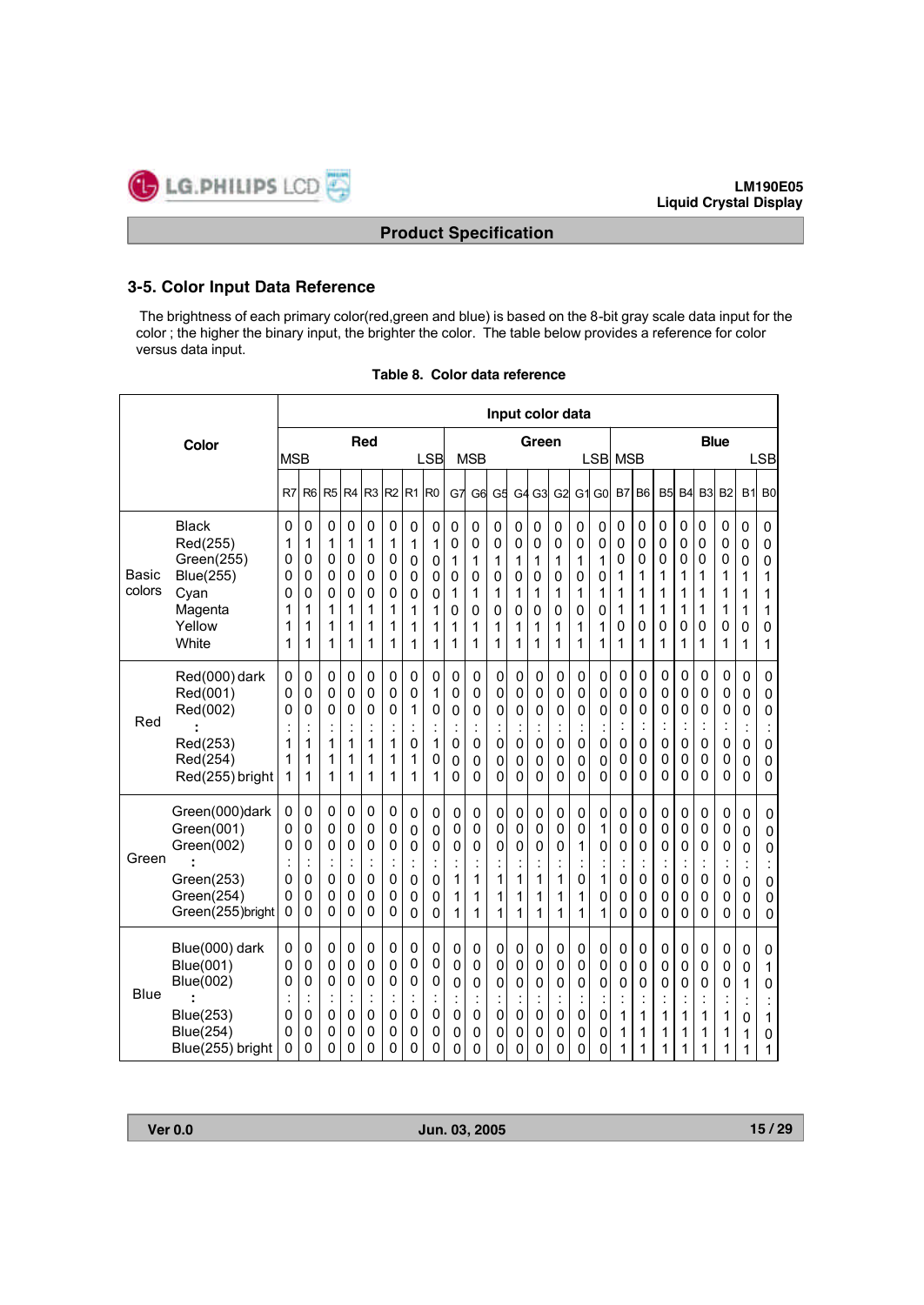

### **3-6. Power Sequence**



**[ Figure 7 ] Power sequence**

|                  |      | <b>Units</b> |      |    |  |  |
|------------------|------|--------------|------|----|--|--|
| <b>Parameter</b> | Min. | Typ.         | Max. |    |  |  |
|                  |      |              | 10   | ms |  |  |
|                  | 0.01 |              | 50   | ms |  |  |
|                  | 200  |              |      | ms |  |  |
|                  | 150  |              |      | ms |  |  |
|                  | 0.01 |              | 50   | ms |  |  |
|                  | 0.01 |              | 100  | ms |  |  |
|                  |      |              |      |    |  |  |

#### **Table 9. Power sequence time delay**

- Notes : 1. Please avoid floating state of interface signal at invalid period.
	- 2. When the interface signal is invalid, be sure to pull down the power supply for LCD  $V_{LCD}$  to 0V.
	- 3. Lamp power must be turn on after power supply for LCD and interface signals are valid.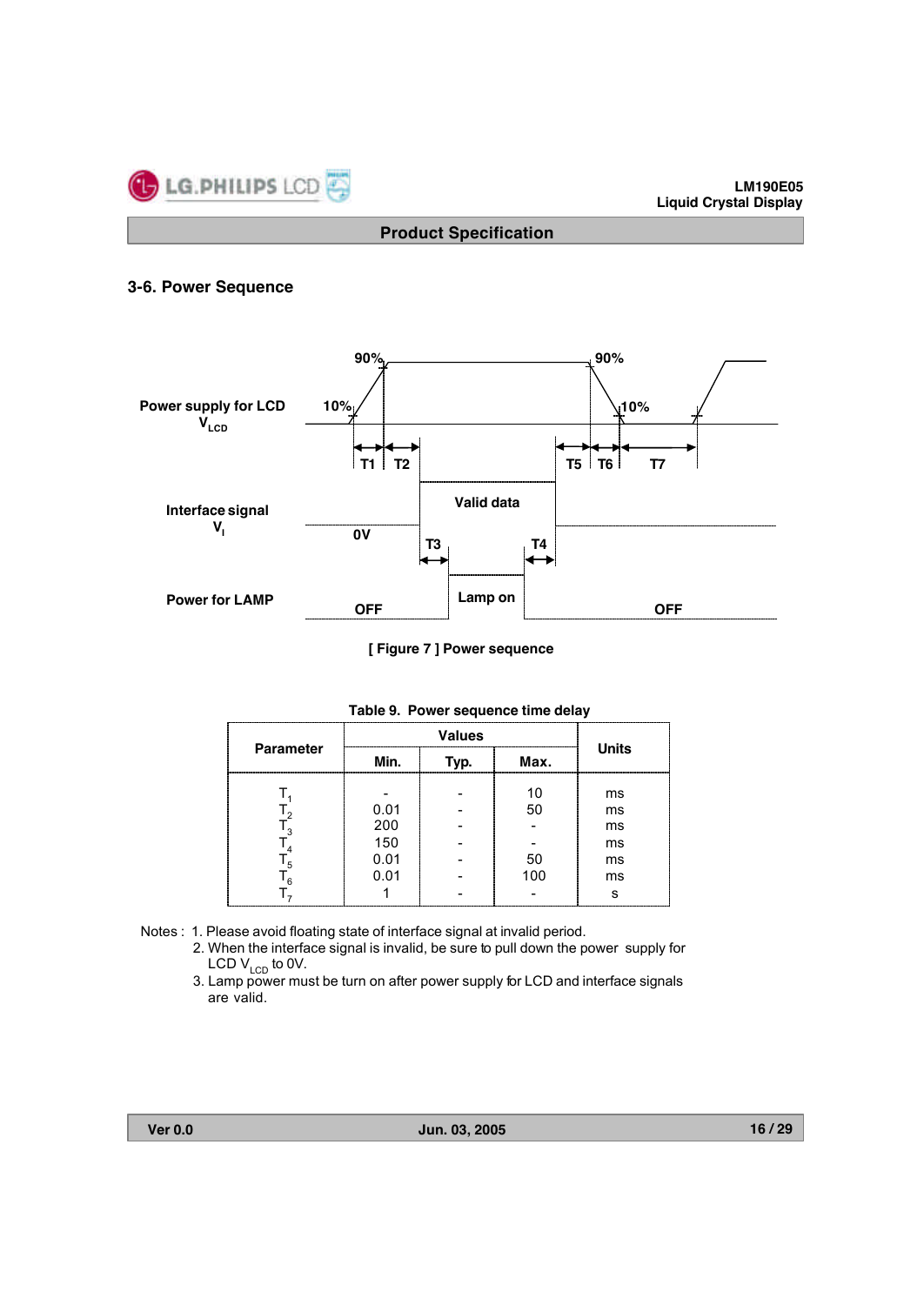

### **4. Optical Specifications**

Optical characteristics are determined after the unit has been 'ON' and stable for approximately 30 minutes in a dark environment at 25 °C. The values specified are measured at an approximate distance 50cm from the LCD surface at a viewing angle of  $\Phi$  and  $\theta$  equal to 0°.

Figure. 9 presents additional information concerning the measurement equipment and method.



**[Figure 9] Optical characteristic measurement equipment and method**

**Table 10. Optical characteristics** (Ta=25 °C, V<sub>LCD</sub>=12.0V, f<sub>V</sub>=60Hz Dclk=54MHz, I<sub>BL</sub>=7.5mArms)

|                          | <b>Parameter</b>                        | Symbol                                                                                                                     |                         | <b>Values</b>                          | <b>Units</b>            | <b>Notes</b>      |                |
|--------------------------|-----------------------------------------|----------------------------------------------------------------------------------------------------------------------------|-------------------------|----------------------------------------|-------------------------|-------------------|----------------|
|                          |                                         |                                                                                                                            | Min.                    | Typ.                                   | Max.                    |                   |                |
| Contrast ratio           |                                         | <b>CR</b>                                                                                                                  | 500                     | 800                                    |                         |                   | 1              |
| Surface luminance, white |                                         | $L_{VWH}$                                                                                                                  | 220                     | 270                                    |                         | cd/m <sup>2</sup> | $\overline{2}$ |
| Luminance uniformity     |                                         | $\delta$ white                                                                                                             |                         |                                        | 1.28                    | $\frac{0}{0}$     | 3              |
| Response time            | Rise time<br>Decay time<br>Gray to Gray | Tr<br>$Tr_R$<br>$Tr_{\mathsf{D}}^{\cdots}$<br>$T_{\text{ GTG\_AVG}}$<br>$\mathsf T_{\scriptscriptstyle \mathsf{GTG\_MAX}}$ |                         | 18<br>$\overline{7}$<br>11<br>14<br>22 | 30<br>12<br>18          | ms<br>ms<br>ms    | 4<br>5         |
| CIE color coordinates    | Red                                     | XR<br><b>YR</b><br>XG                                                                                                      | 0.610<br>0.314<br>0.260 | 0.640<br>0.344<br>0.290                | 0.670<br>0.374<br>0.320 |                   |                |
|                          | Green                                   | YG<br>XB                                                                                                                   | 0.578<br>0.115          | 0.608<br>0.145                         | 0.638<br>0.175          |                   |                |
|                          | Blue<br>White                           | YB<br><b>XW</b><br>YW                                                                                                      | 0.044<br>0.283<br>0.299 | 0.074<br>0.313<br>0.329                | 0.104<br>0.343<br>0.359 |                   |                |
| Color Shift              | Horizontal<br>Vertical                  | $\theta_{\text{CST\_H}}$<br>$\theta_{\text{CST\_V}}$                                                                       |                         | 178<br>178                             |                         | degree            | 6              |
| Viewing angle<br>General | Horizontal<br>Vertical                  | $\theta_H$<br>$\theta_{V}$                                                                                                 | 170<br>170              | 178<br>178                             |                         | degree            | 7              |
| Effective                | Horizontal<br>Vertical                  | $\theta_{\mathsf{GMA\_H}}$<br>$\theta_{\mathsf{GMA\_V}}$                                                                   | 170<br>170              | 178<br>178                             |                         |                   | 8              |
| Gray scale               |                                         |                                                                                                                            |                         |                                        |                         |                   | 9              |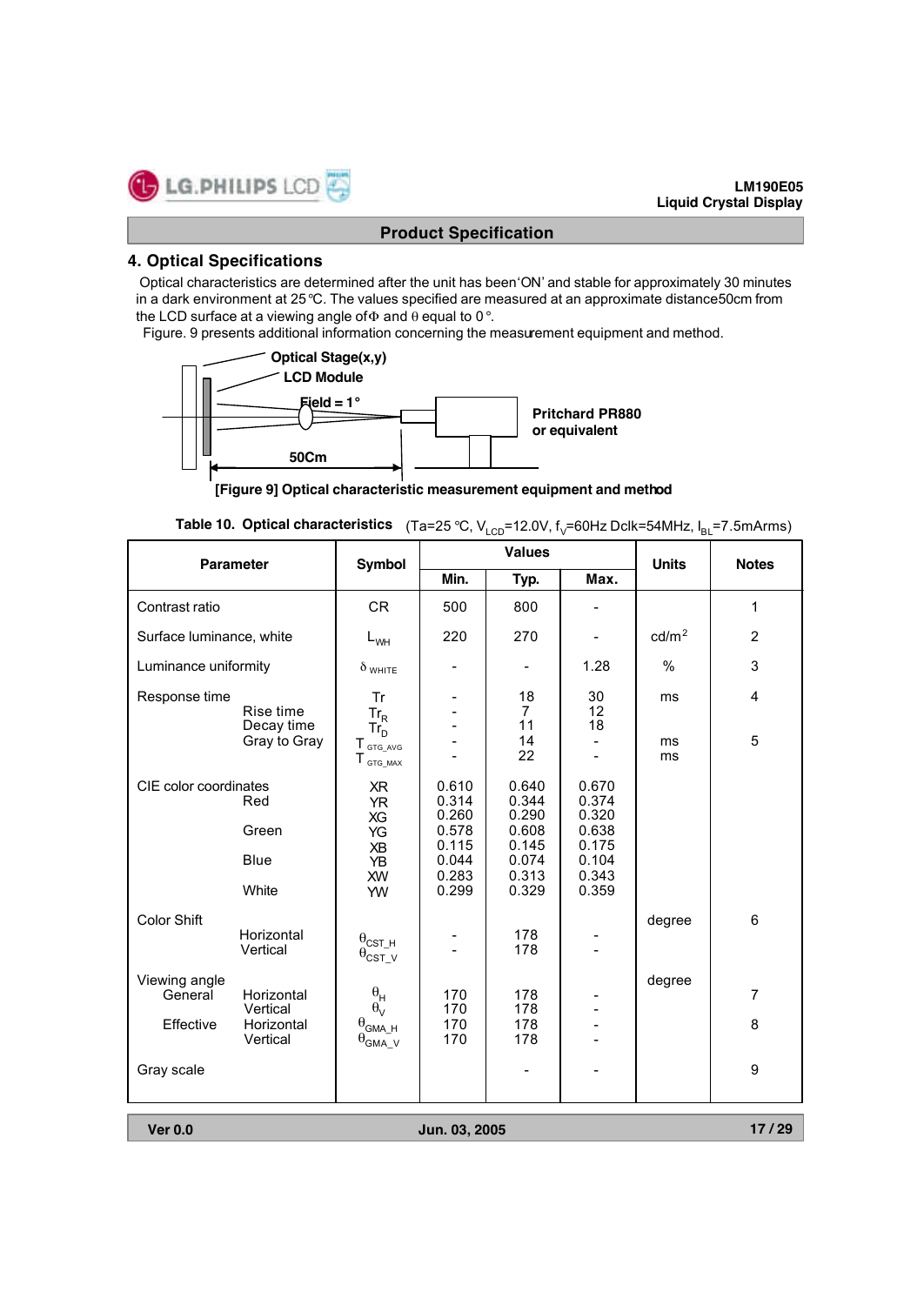

#### Notes :

1. Contrast ratio(CR) is defined mathematically as : Surface luminance with all white pixels Contrast ratio = Surface luminance with all black pixels It is measured at center point.

2. Average Luminance  $(L_{WH})$  is luminance value at location P1 with all pixels displaying white

3. The variation in surface luminance, d WHITE is defined as

 $d$  WHITE =

Maximum (P1, P2,P3 ....P5)

Minimum (P1,P2,P3,…P5)

Where P1 to P5 are the luminance with all pixels displaying white at 5 locations.

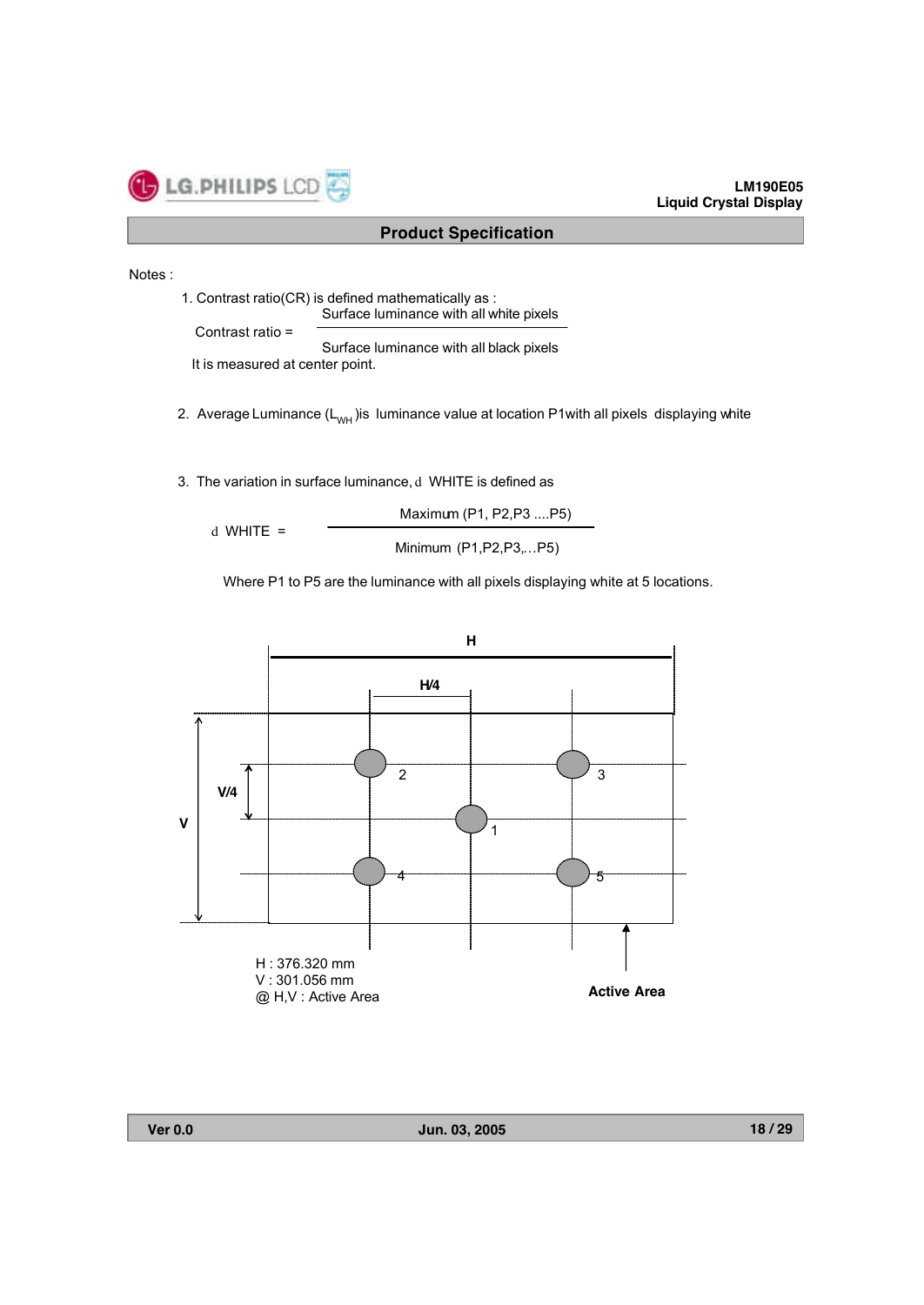

#### Notes :

4. **The response time** is defined as the following figure and shall be measured by switching the input signal for "black" and "white".

Response time is the time required for the display to transitionfrom black to white (Rise Time, T**rR)** and from white to black (Decay Time, T**rD**).



- 5. **The Gray to Gray response time** is defined as the following figure and shall be measured by switching the input signal for "Gray To Gray ".
	- Gray step : 5 Step
	- $T_{GTG-AVR}$  is the total average time at rising time and falling time for "Gray To Gray ".
	- $T_{GTGMAX}$  is the max time at rising time or falling time for "Gray To Gray ".

| Gray to Gray        |                |      | <b>Rising Time</b> |      |     |                |  |  |  |  |  |  |  |
|---------------------|----------------|------|--------------------|------|-----|----------------|--|--|--|--|--|--|--|
|                     |                | G255 | G191               | G127 | G63 | G <sub>0</sub> |  |  |  |  |  |  |  |
| <b>Falling Time</b> | G255           |      |                    |      |     |                |  |  |  |  |  |  |  |
|                     | G191           |      |                    |      |     |                |  |  |  |  |  |  |  |
|                     | G127           |      |                    |      |     |                |  |  |  |  |  |  |  |
|                     | G63            |      |                    |      |     |                |  |  |  |  |  |  |  |
|                     | G <sub>0</sub> |      |                    |      |     |                |  |  |  |  |  |  |  |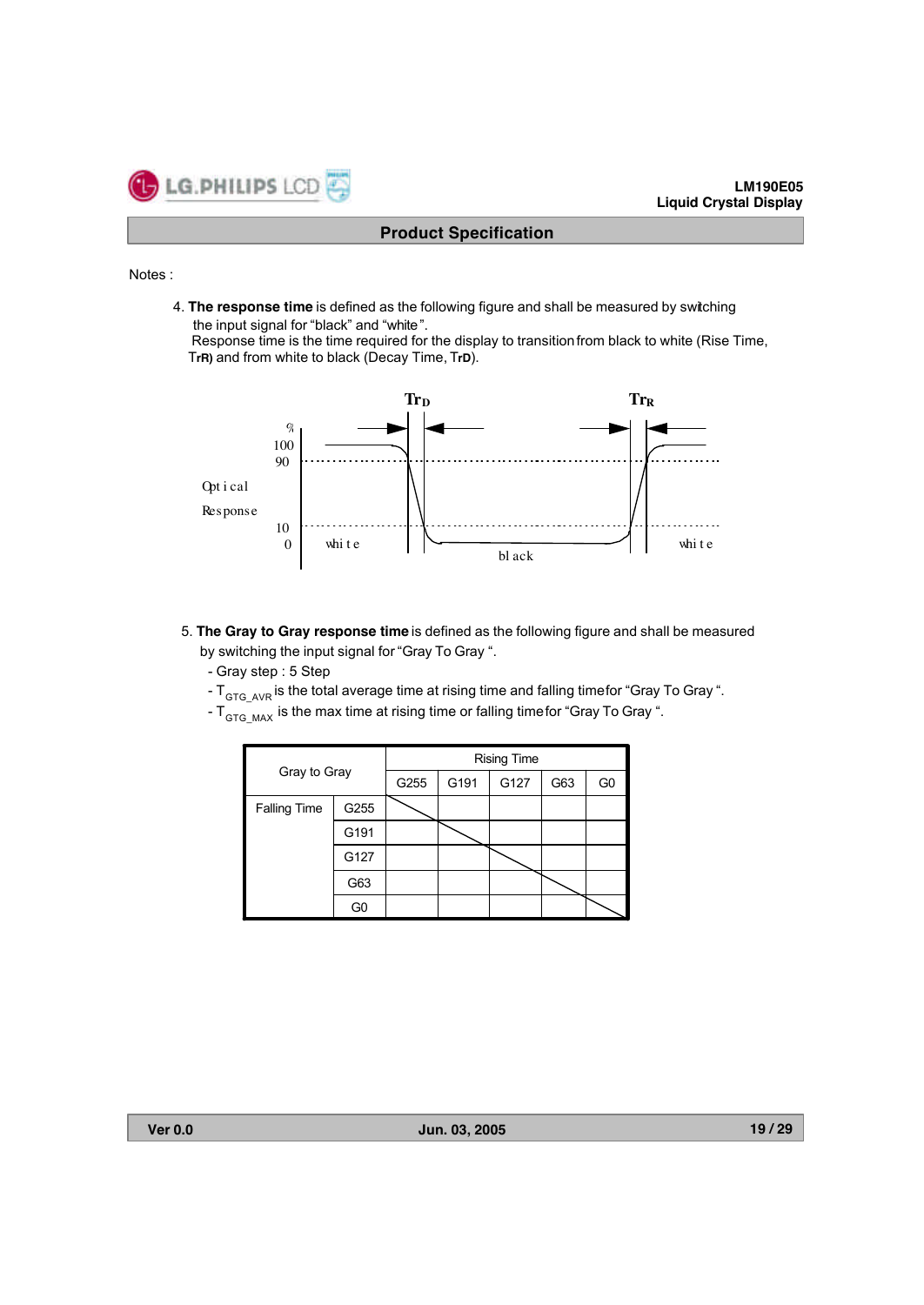

- 6. **Color shift** is the angle at which the color difference is lower than 0.04.
	- Color difference(? u'v')

u' = 
$$
\frac{4x}{-2x + 12y + 3}
$$
  
v' = 
$$
\frac{9y}{-2x + 12y + 3}
$$
  
2x + 12y + 3  
v'1, v'1 : u'v' value at viewing angle direction  
2 u'v' = 
$$
\sqrt{(u'_{1} - u'_{2})^{2} + (v'_{1} - v'_{2})^{2}}
$$
u'1, v'1 : u'v' value at from t(? = 0)

- Pattern size : 25% Box size

- Viewing angnle direction of color shift : Horizontal, Vertical



Viewing angle direction

|   | dark skin | light skin    | blue sky     | foliage   | blue flower  | bluish green    |
|---|-----------|---------------|--------------|-----------|--------------|-----------------|
| R | 98        | 206           | 85           | 77        | 129          | 114             |
| G | 56.       | 142           | 112          | 102       | 118          | 199             |
|   | 45        | 123           | 161          | 46        | 185          | 178             |
|   | orange    | purplish blue | moderate red | purple    | yellow green | orange yellow   |
| R | 219       | 56            | 211          | 76        | 160          | 230             |
| G | 104       | 69            | 67           | 39        | 193          | 162             |
| в | 24        | 174           | 87           | 86        | 58           | 29              |
|   | blue      | green         | red          | vellow    | magenta      | cyan            |
| R | 28        | $72^{\circ}$  | 197          | 241       | 207          | 35 <sub>1</sub> |
| G | 32        | 148           | 27           | 212       | 62           | 126             |
| в | 145       | 65            | 37           | 36        | 151          | 172             |
|   | white     | neutral 8     | neutral 6.5  | neutral 5 | neutral 3.5  | black           |
|   | 240       | 206           | 155          | 110       | 63           | 22              |
| G | 240       | 206           | 155          | 110       | 63           | 22              |
|   | 240       | 206           | 155          | 110       | 63           | 22              |

( Test Pattern : Macbeth Chart )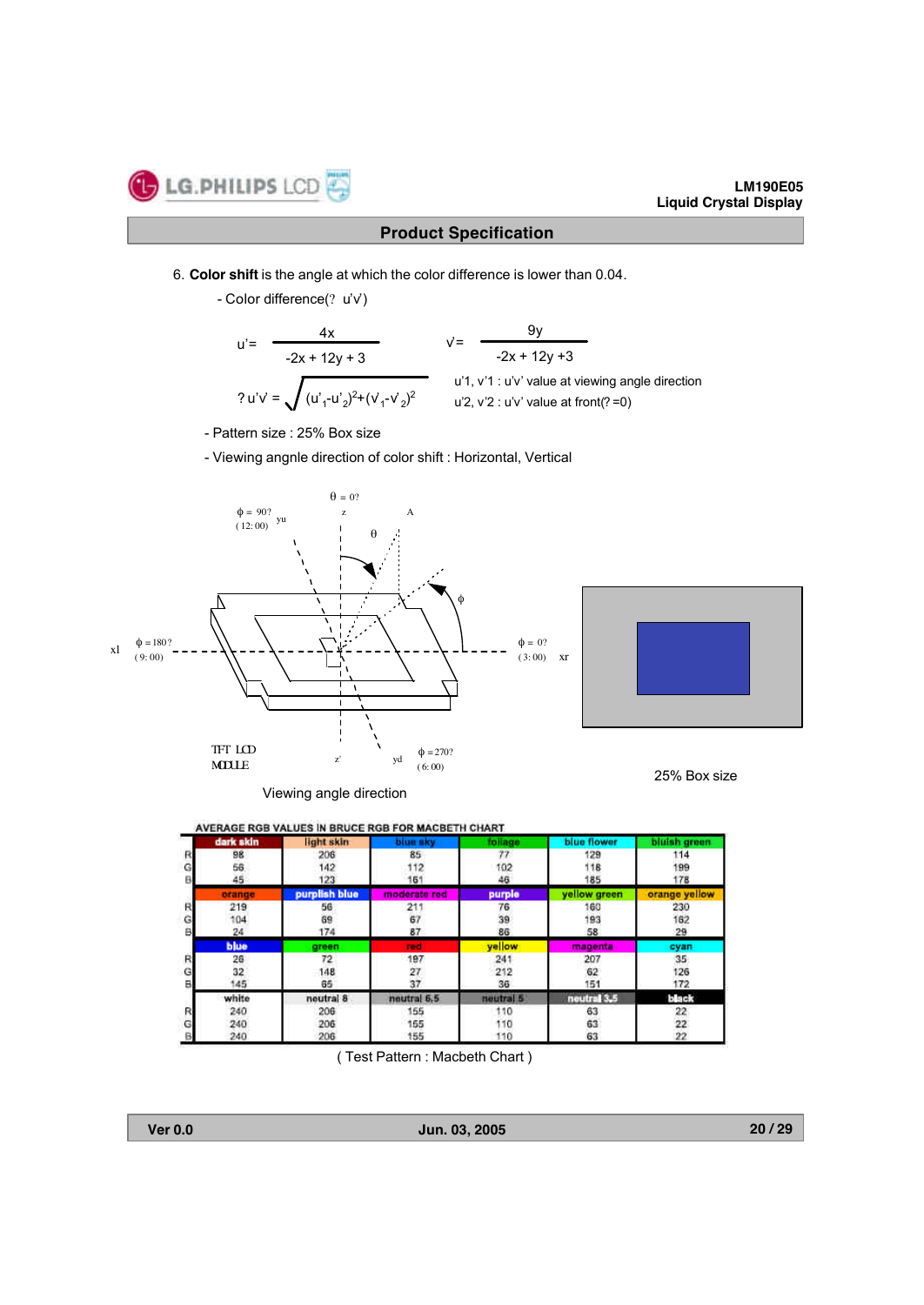

8. **Effective viewing angle** is the angle at which the gamma shift of gray scale is lower than 0.3.

7**. Viewing angle(general)** is the angle at which the contrast ratio is greater than 10.



 $7^{28}$ Linear Regression:  $y = -x + b$ <br>b = log(a) = -3.185 ± 0.043  $y =$  to gt.  $2.0$  $+2.175 \pm 0.021$  $(r = 0.99978)$  $1.5$ Log Nati Luminacos 1.0  $0.5$ ö 1.4 1.6 1.8 2.0 2.2 2.4 26 Log Commend-Level Value, x = log(V) Fig. 2. Sample Log-log-just of law/nines vs. goes ticitle



Here the Parameter a and ? relate the signal level V to the luminance L. The GAMMA we calculate from the log-log representation (Fig. 2)

| Gray Level  | Relative Luminance [%] (Typ.) |
|-------------|-------------------------------|
| $\mathbf 0$ | 0.17<br>.                     |
| 31          | 1.41                          |
| 63          | 5.59                          |
| 95          | 14.2                          |
| 127         | 24.7                          |
| 159         | 38.4                          |
| 191         | 55.3                          |
| 223         | 78.9                          |
| 255         | 100                           |

9. Grayscale Specification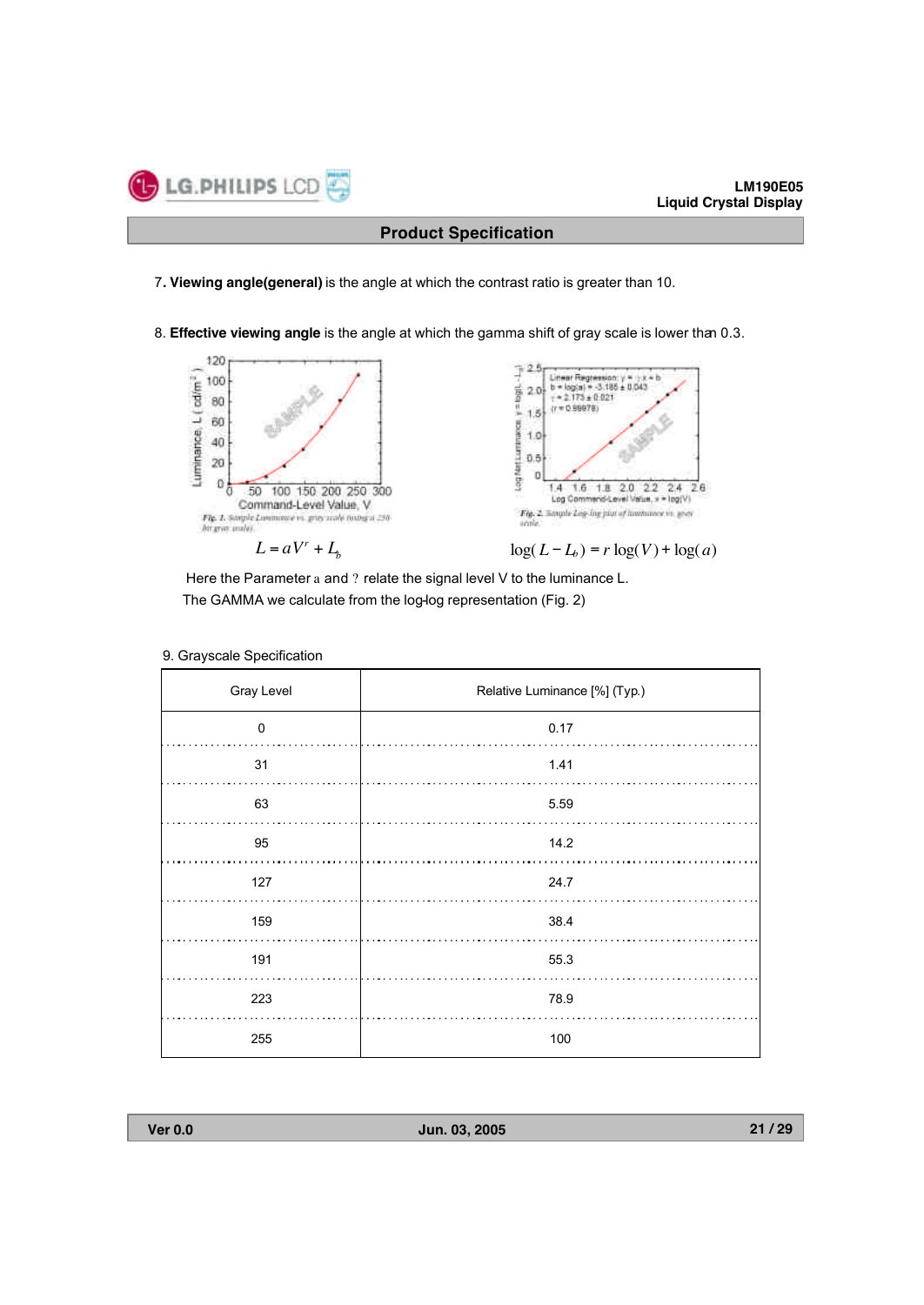

### **5. Mechanical Characteristics**

Table 11. provides general mechanical characteristics for the model LM190E05-SL03. Please refer to Figure 15,16 regarding the detailed mechanical drawing of the LCD.

|                     | Horizontal                                                         | $396.0 \pm 0.5$ mm |  |  |  |  |
|---------------------|--------------------------------------------------------------------|--------------------|--|--|--|--|
| Outside dimensions  | Vertical                                                           | $324.0 + 0.5$ mm   |  |  |  |  |
|                     | Depth                                                              | $20.0 \pm 0.5$ mm  |  |  |  |  |
|                     | Horizontal                                                         | $380.3 \pm 0.5$ mm |  |  |  |  |
| Bezel area          | Vertical                                                           | $305.0 \pm 0.5$ mm |  |  |  |  |
| Active display area | Horizontal                                                         | 376.32mm           |  |  |  |  |
|                     | Vertical                                                           | 301.06mm           |  |  |  |  |
| Weight(approximate) | 2,970g(Typ.),                                                      | 3,120g(Max.)       |  |  |  |  |
| Surface Treatment   | Hard coating $(3H)$<br>Anti-glare treatment of the front polarizer |                    |  |  |  |  |

### **Table 12. Mechanical characteristics**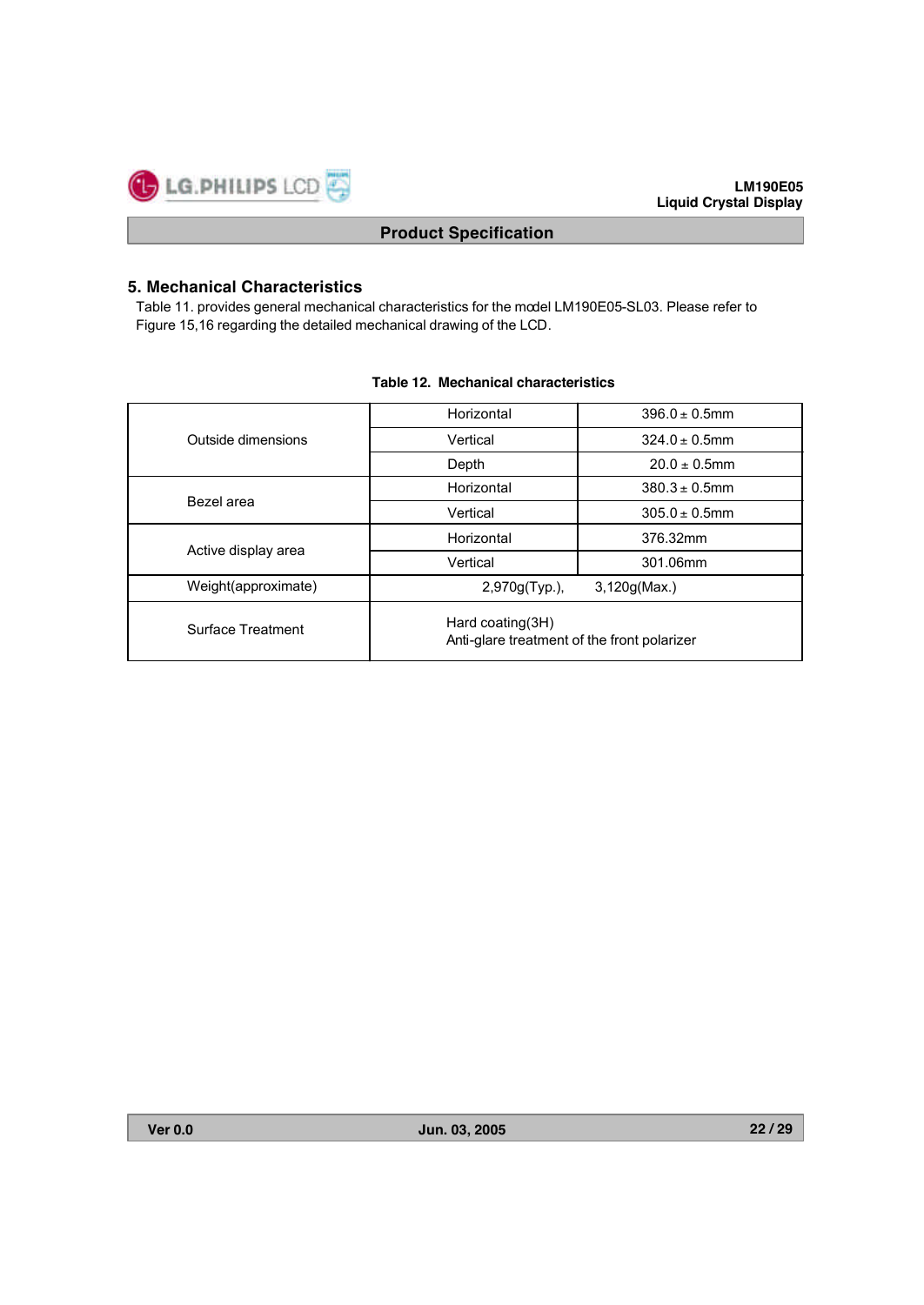

### **Figure 15. Front view**

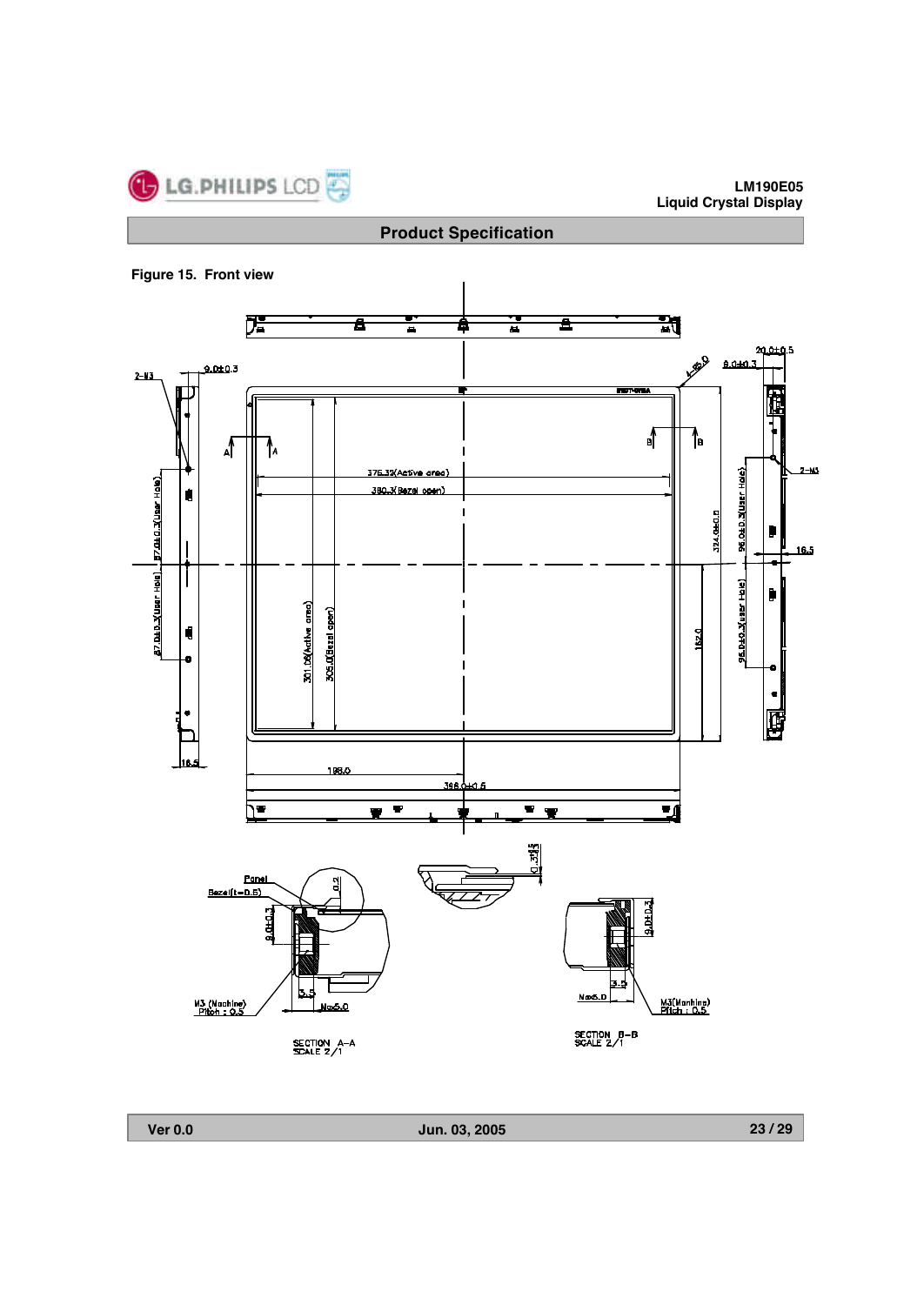

#### **Figure 15. Rear view**

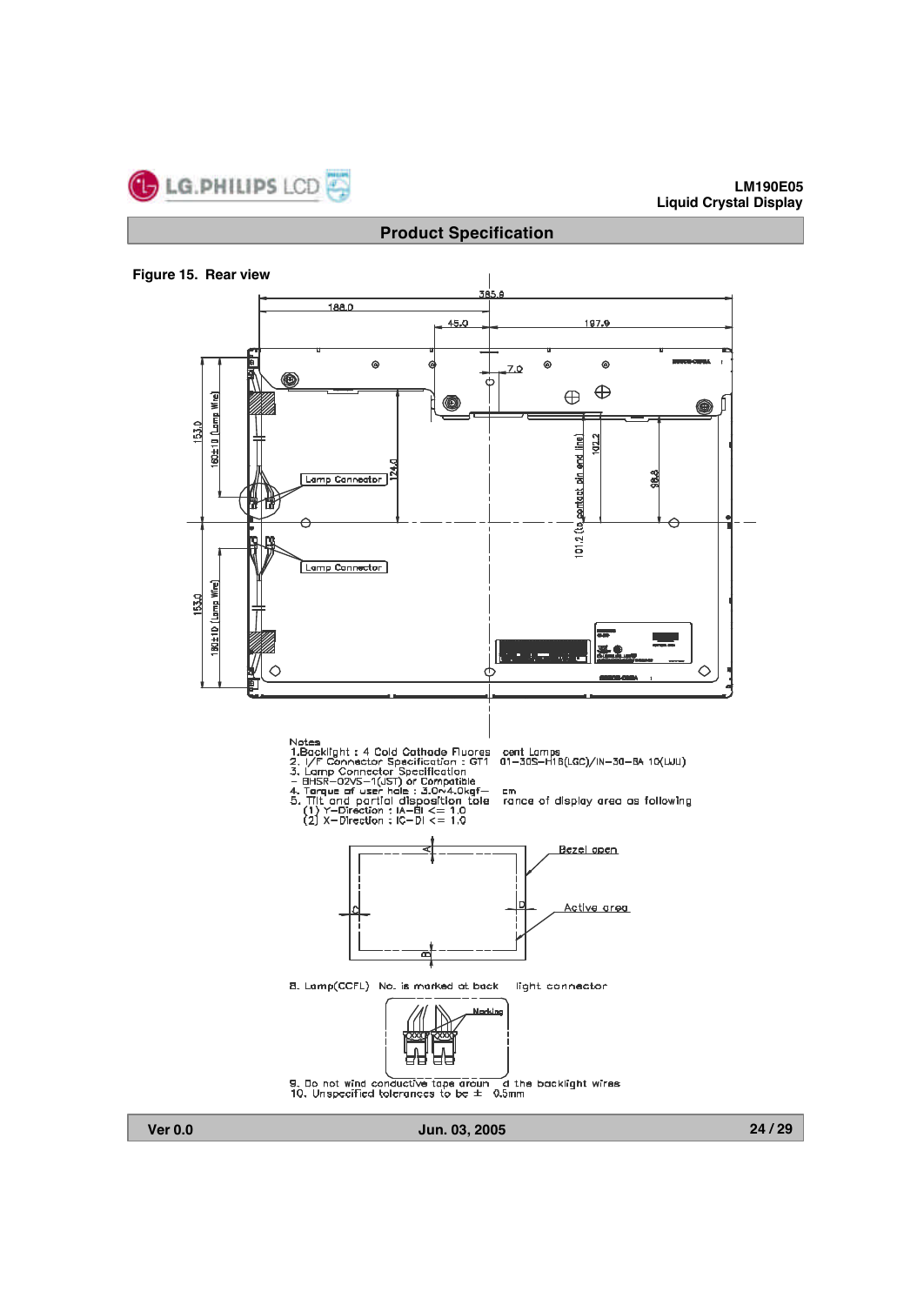

# **6. Reliability**

| No. | <b>Test item</b>                            | <b>Conditions</b>                                                                                                                               |
|-----|---------------------------------------------|-------------------------------------------------------------------------------------------------------------------------------------------------|
| 1   | High temperature storage test               | Ta= 60℃ 240h                                                                                                                                    |
| 2   | Low temperature storage test                | Ta= -20°C 240h                                                                                                                                  |
| 3   | High temperature operation test             | Ta= 50°C 50%RH 240h                                                                                                                             |
| 4   | Low temperature operation test              | Ta= 0℃ 240h                                                                                                                                     |
| 5   | Vibration test<br>(non-operating)           | 5 to $200 \text{ Hz}$<br>(Random Wave)<br>$14.406$ (m/s2) rms<br>Test Time & Vibration Direction<br>33 min X 3 Axis(X, Y, Z-direction) = 99 min |
| 6   | Shock test<br>(non-operating)               | Shock level<br>:100G<br>Waveform<br>: half sine wave, 2ms<br>Direction<br>$\pm$ X, $\pm$ Y, $\pm$ Z<br>One time each direction                  |
| 7   | Altitude<br>storage / shipment<br>operation | 0 - 40,000 feet(12,192m)<br>0 - 10,000 feet(3,048m)                                                                                             |

### **Table 12. Environment test condition**

{ Result evaluation criteria }

There should be no change which might affect the practical display function when the display quality test is conducted under normal operating condition.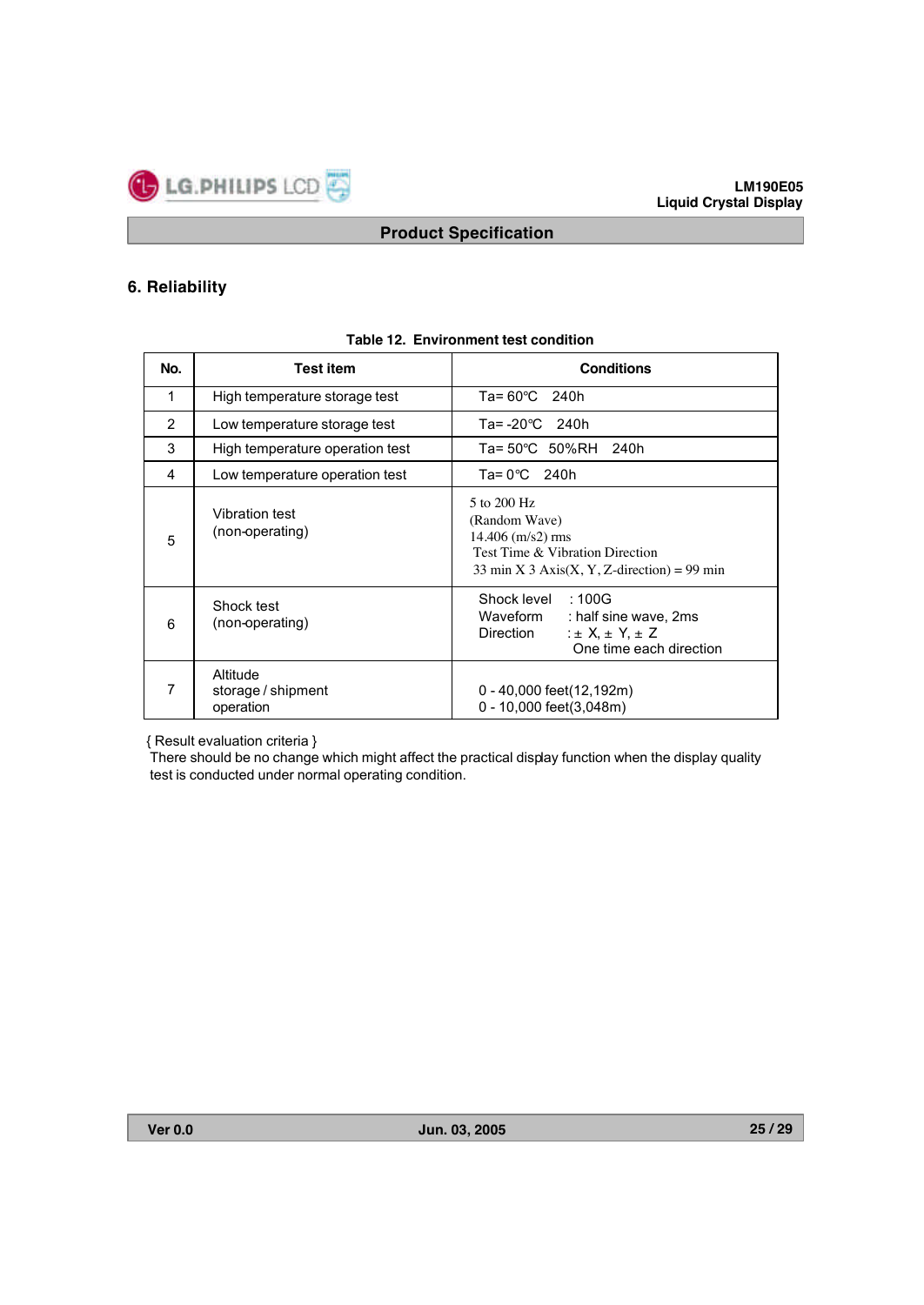

### **7. International Standards**

### **7-1. Safety**

- a) UL 60950, Third Edition, Underwriters Laboratories, Inc., Dated Dec. 11, 2000. Standard for Safety of Information Technology Equipment, Induding Electrical Business Equipment.
- b) CAN/CSA C22.2, No. 60950, Third Edition, Canadian Standards Association, Dec. 1, 2000. Standard for Safety of Information Technology Equipment, Induding Electrical Business Equipment.
- c) EN 60950 : 2000, Third Edition IEC 60950 : 1999, Third Edition European Committee for Electrotechnical Standardization(CENELEC) EUROPEAN STANDARD for Safety of Information Technology Equipment Including Electrical Business Equipment.

### **7-2. EMC**

- a) ANSI C63.4 "Methods of Measurement of Radio-Noise Emissions from Low-Voltage Electrical and Electrical Equipment in the Range of 9kHZ to 40GHz. "American National Standards Institute(ANSI), 1992
- b) C.I.S.P.R "Limits and Methods of Measurement of Radio Interface Characteristics of Information Technology Equipment." International Special Committee on Radio Interference.
- c) EN 55022 "Limits and Methods of Measurement of Radio Interface Characteristics of Information Technology Equipment." European Committee for Electrotechnical Standardization.(CENELEC), 1998 ( Including A1: 2000 )

Notes : The LM190E05-SL03 is applied ROHS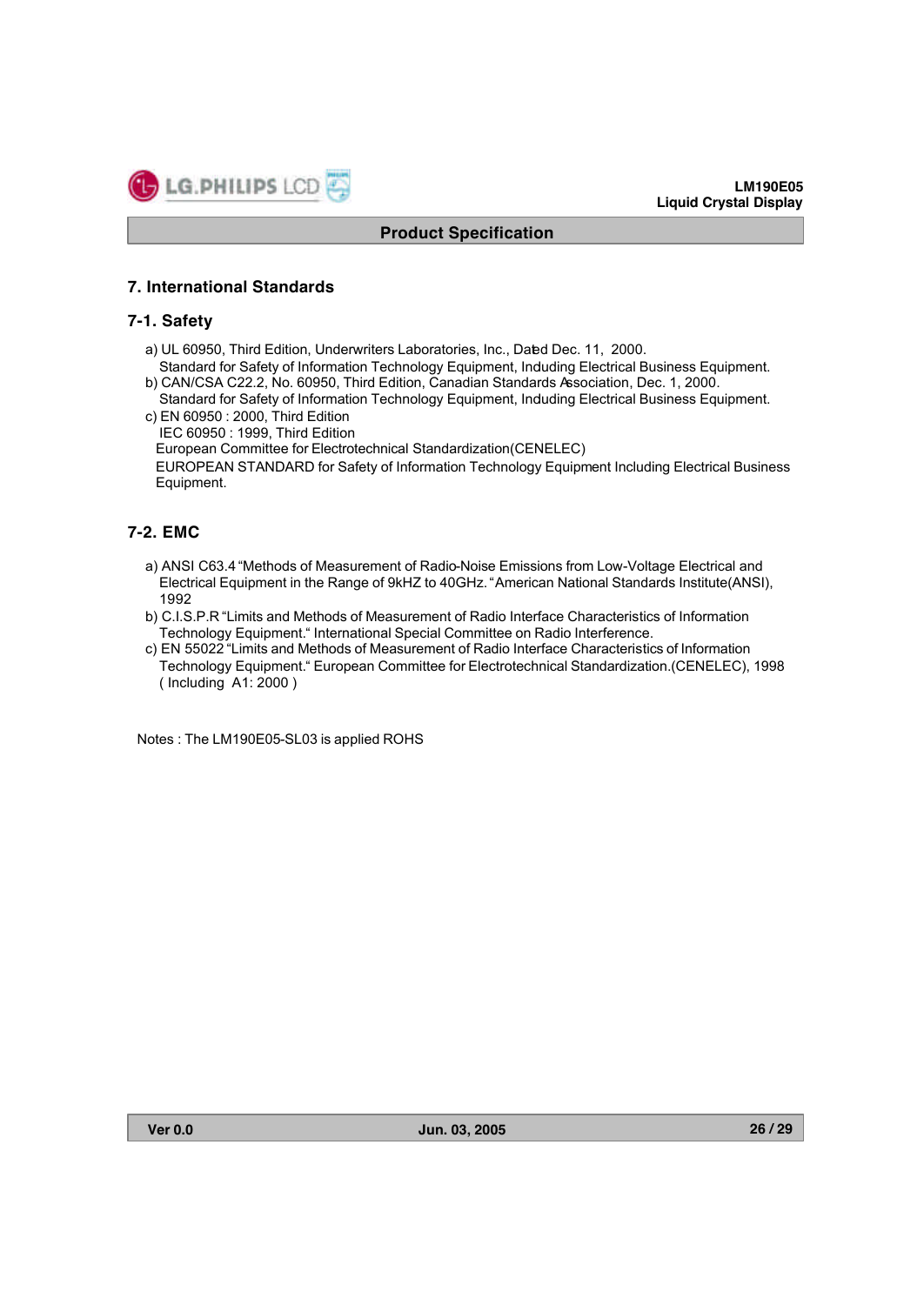

### **8. Packing**

#### **8-1. Designation of Lot Mark**

a) Lot Mark



A,B,C : SIZE(INCH) D : YEAR

- 
- G: ASSEMBLY CODE H ~ M: SERIAL NO.

E : MONTH F : FACTORY CODE

#### **Note**

#### 1. YEAR

| Year | 2001 | 2002 | 2003 | 2004 | 2005 | 2006 | 2007 | 2008 | 2009 | 2010 |
|------|------|------|------|------|------|------|------|------|------|------|
| Mark |      |      |      |      |      |      |      |      |      |      |

#### 2. MONTH

| Month | Jan | Feb | Mar | Apr | May | Jun | Jul | Aug | Sep | Oct | Nov | Dec |
|-------|-----|-----|-----|-----|-----|-----|-----|-----|-----|-----|-----|-----|
| Mark  |     |     |     |     |     |     |     |     |     |     |     |     |

#### 3. FACTORY CODE

| Factory Code | LPL Gumi | LPL Nanjing | <b>HEESUNG</b> |
|--------------|----------|-------------|----------------|
| Mark         |          |             |                |

#### 4. SERIAL NO.

#### b) Location of Lot Mark

Serial No. is printed on the label. The label is attached to thebackside of the LCD module. This is subject to change without prior notice.

### **8-2. Packing Form**

- a) Package quantity in one box : 6 pcs
- b) Box size : 533mm X 310mm X 459mm.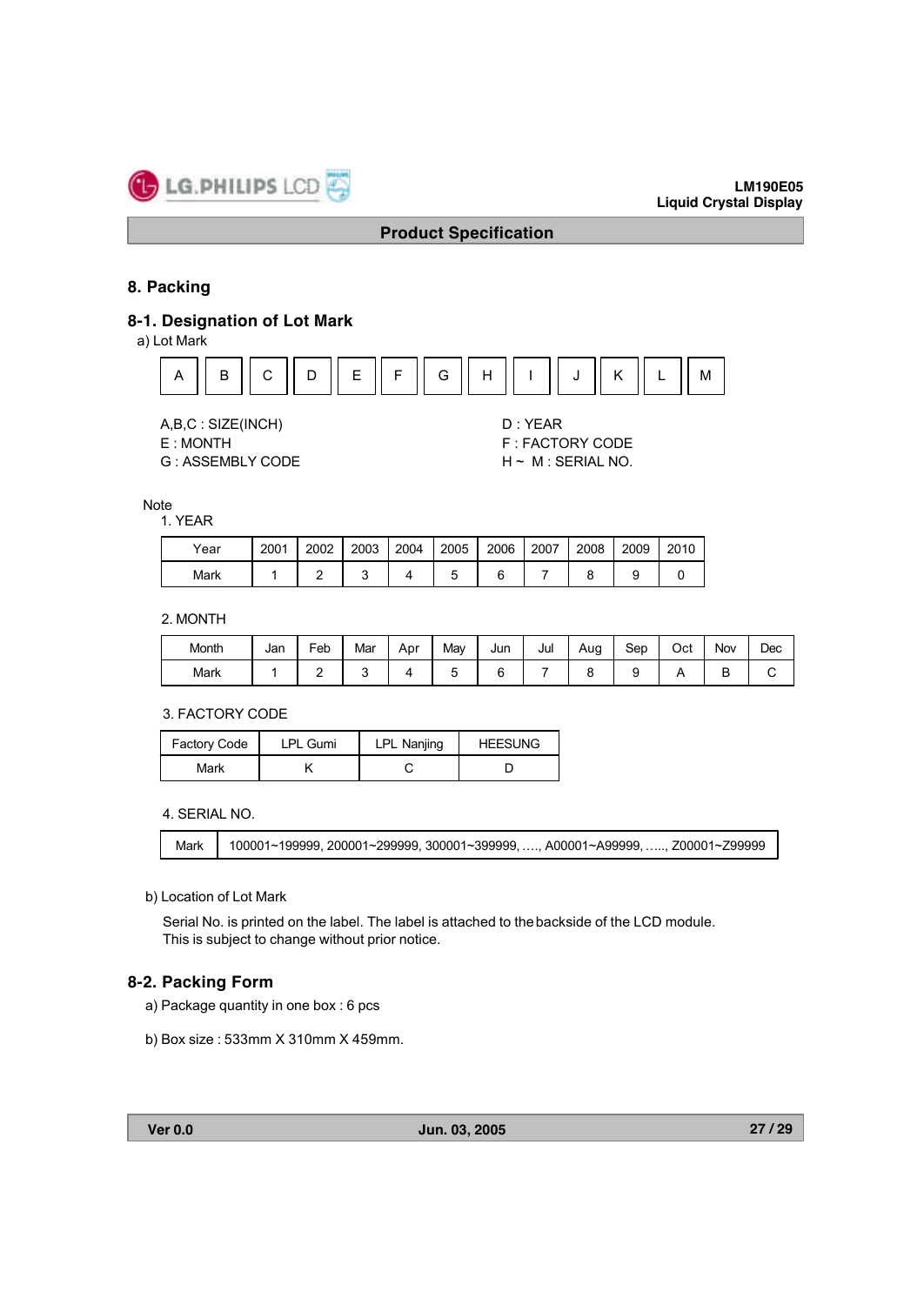

### **9. Precautions**

Please pay attention to the following when you use this TFT LCD module.

### **9-1. Mounting Precautions**

- (1) You must mount a module using holes arranged in four corners or four sides.
- (2) You should consider the mounting structure so that uneven force(ex. twisted stress) is not applied to the module.

And the case on which a module is mounted should have sufficient strength so that external force is not transmitted directly to the module.

- (3) Please attach a transparent protective plate to the surface in order to protect the polarizer. Transparent protective plate should have sufficient strength in order to the resist external force.
- (4) You should adopt radiation structure to satisfy the temperature specification.
- (5) Acetic acid type and chlorine type materials for the cover case are not describe because the former generates corrosive gas of attacking the polarizer at high temperature and the latter causes circuit break by electro-chemical reaction.
- (6) Do not touch, push or rub the exposed polarizers with glass, tweezers or anything harder than HB pencil lead. And please do not rub with dust clothes with chemical treatment. Do not touch the surface of polarizer for bare hand or greasy cloth.(Some cosmetics are determined to the polarizer.)
- (7) When the surface becomes dusty, please wipe gently with absorbent cotton or other soft materials like chamois soaks with petroleum benzene. Normal-hexane is recommended for cleaning the adhesives used to attach front / rear polarizers. Do not use acetone, toluene and alcohol because they cause chemical damage to the polarizer.
- (8) Wipe off saliva or water drops as soon as possible. Their long time contact with polarizer causes deformations and color fading.
- (9) Do not open the case because inside circuits do not have suficient strength.

### **9-2. Operating Precautions**

- (1) The spike noise causes the mis -operation of circuits. It should be lower than following voltage: V=± 200mV(Over and under shoot voltage)
- (2) Response time depends on the temperature.(In lower temperature, it becomes longer.)
- (3) Brightness depends on the temperature. (In lower temperature, it becomes lower.) And in lower temperature, response time(required time that brightness is stable after turned on) becomes longer.
- (4) Be careful for condensation at sudden temperature change. Condensation makes damage to polarizer or electrical contacted parts. And after fading condensation, smear or spot will occur.
- (5) When fixed patterns are displayed for a long time, remnant image is likely to occur.
- (6) Module has high frequency circuits. Sufficient suppression to the electromagnetic interference shall be done by system manufacturers. Grounding and shielding methods may be important to minimized the interference.
- (7) Please do not give any mechanical and/or acoustical impact to LCM. Otherwise, LCM can not be operated its full characteristics perfectly.
- (8) A screw which is fastened up the steels should be a machine screw (if not, it causes metal foreign material and deal LCM a fatal blow)
- (9) Please do not set LCD on its edge.